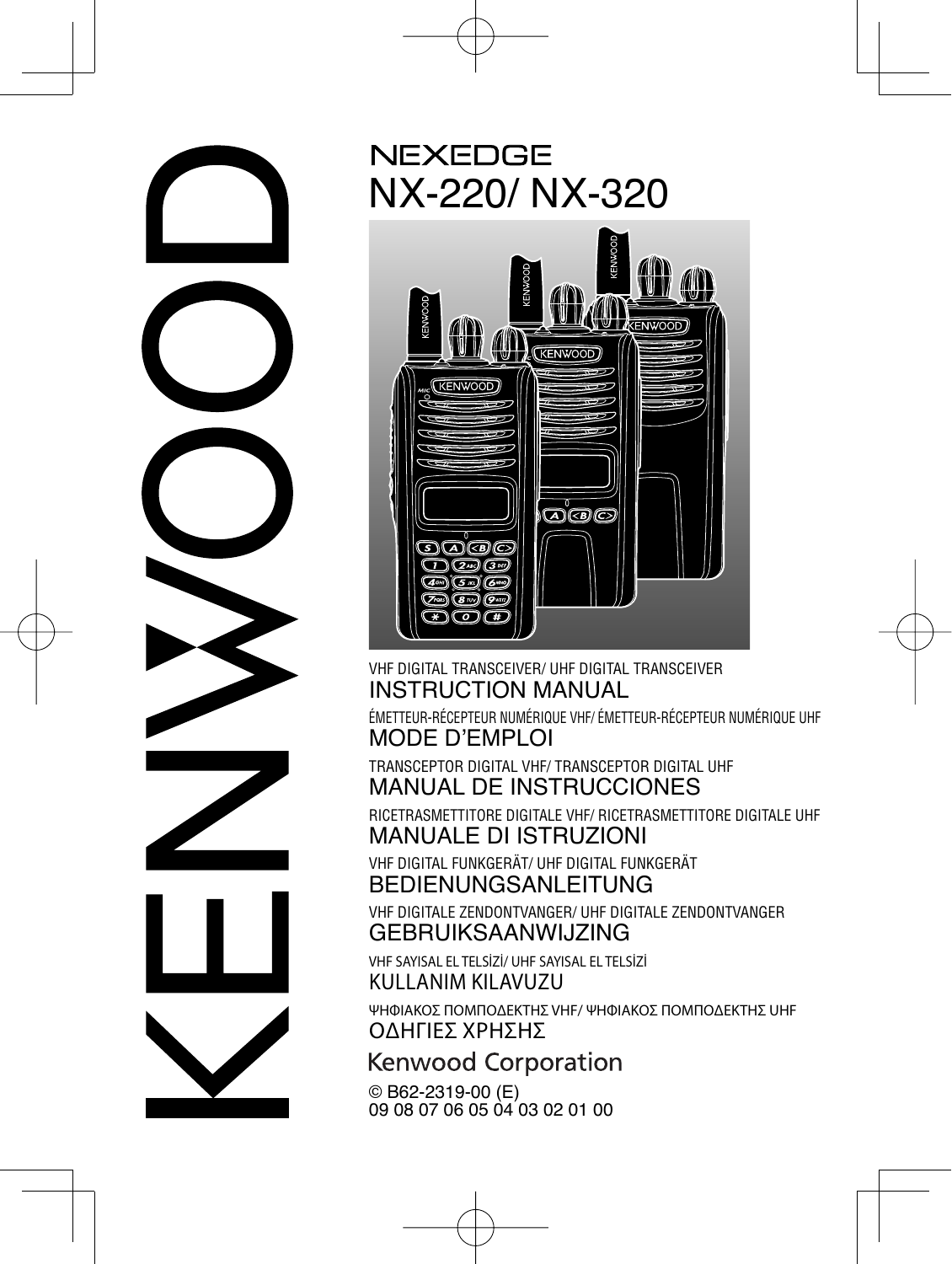# NX-220/ NX-320

### INSTRUCTION MANUAL

**Kenwood Corporation** 

#### **NOTIFICATION**

This equipment complies with the essential requirements of Directive 1999/5/EC.

The use of the warning symbol  $\mathbf 0$  means the equipment is subject to restrictions of use in certain countries.

This equipment requires a licence and is intended for use in the countries as below.

| AT        | <b>BE</b> | DK | FI | <b>FR</b> | DE             | GR             | IS |
|-----------|-----------|----|----|-----------|----------------|----------------|----|
| IE        | IT        | П  | LU | <b>NL</b> | N <sub>O</sub> | PT             | ES |
| <b>SE</b> | <b>CH</b> | GB | CY | CZ        | EE.            | HU             | LV |
|           | МT        | PL | SK | SI        | <b>BG</b>      | R <sub>O</sub> |    |

ISO3166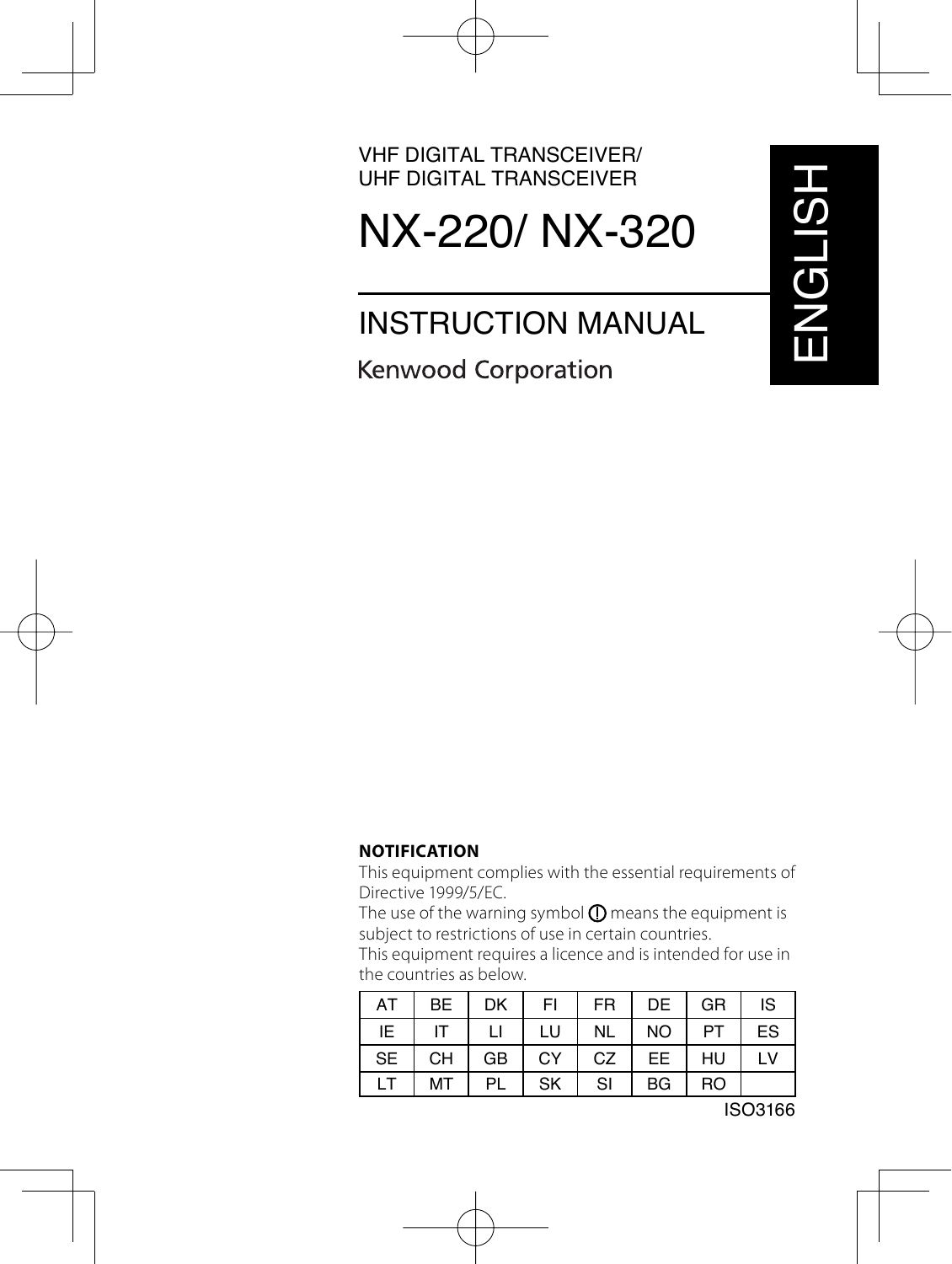#### **Information on Disposal of Old Electrical and Electronic Equipment and Batteries (applicable for EU countries that have adopted separate waste collection systems)**



Products and batteries with the symbol (crossed-out wheeled bin) cannot be disposed as household waste.

Old electrical and electronic equipment and batteries should be recycled at a facility capable of handling these items and their waste byproducts.

Contact your local authority for details in locating a recycle facility nearest to you.



Proper recycling and waste disposal will help conserve resources whilst preventing detrimental effects on our health and the environment.

Notice: The sign "Pb" below the symbol for batteries indicates that this battery contains lead.

### Ph

#### **Firmware Copyrights**

The title to and ownership of copyrights for firmware embedded in Kenwood product memories are reserved for Kenwood Corporation.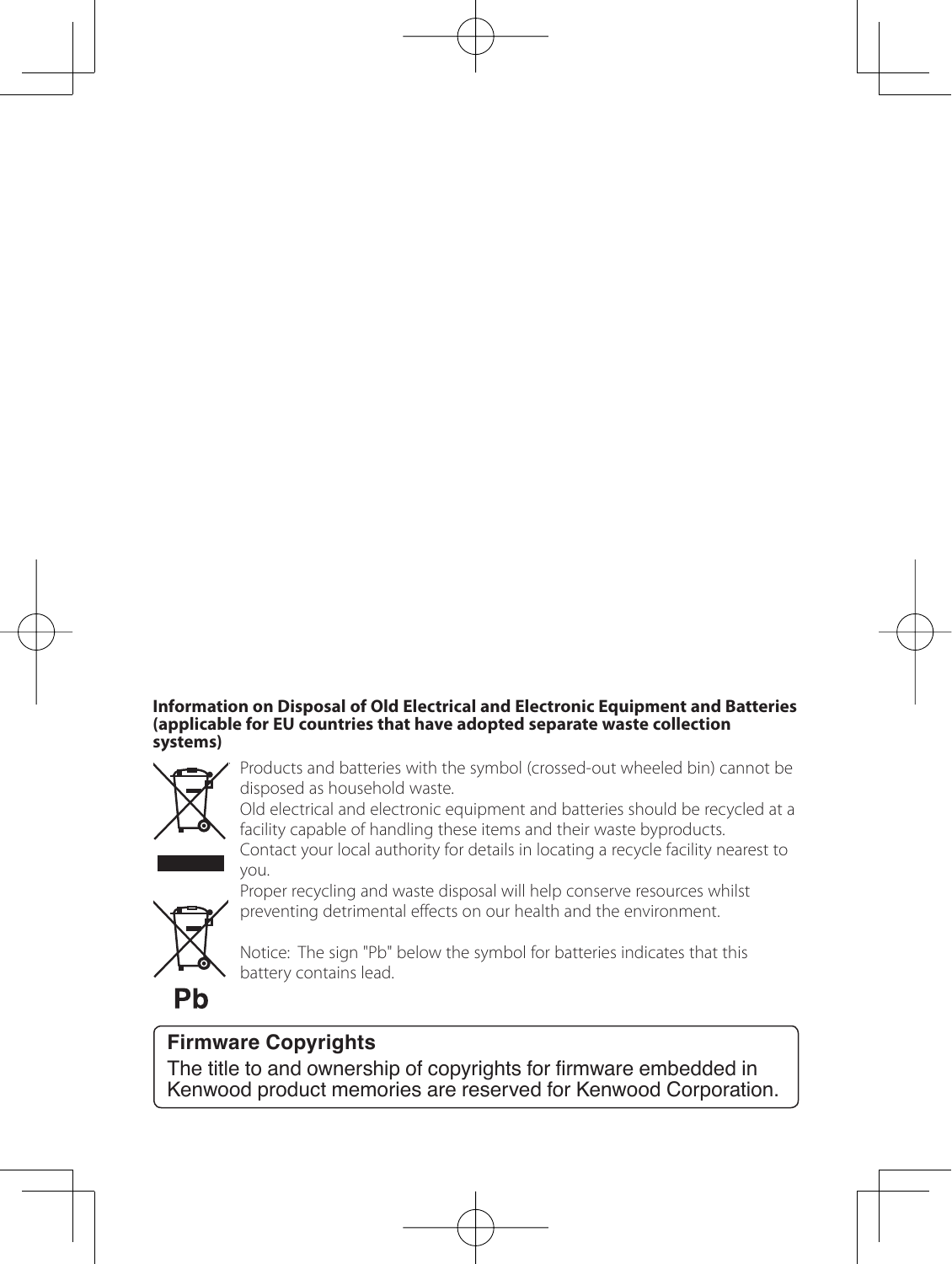### **THANK YOU**

We are grateful you have chosen **Kenwood** for your land mobile radio applications.

This instruction manual covers only the basic operations of your NEXEDGE portable radio. Ask your dealer for information on any customized features they may have added to your radio.

#### **NXDN**™

NXDN™ is a protocol name for a new digital communications system using 4-level FSK technology which has been co-developed by **Kenwood** and Icom.

### **NOTICES TO THE USER**

- Government law prohibits the operation of unlicensed radio transmitters within the territories under government control.
- Illegal operation is punishable by fine and/or imprisonment.
- Refer service to qualified technicians only.

**Safety:** It is important that the operator is aware of, and understands, hazards common to the operation of any transceiver.

The AMBE+2™ voice coding Technology embodied in this product is protected by intellectual property rights including patent rights, copyrights and trade secrets of Digital Voice Systems, Inc. This voice coding Technology is licensed solely for use within this Communications Equipment. The user of this Technology is explicitly prohibited from attempting to extract, remove, decompile, reverse engineer, or disassemble the Object Code, or in any other way convert the Object Code into a human-readable form. U.S. Patent Nos. #5,870,405, #5,826,222, #5,754,974, #5,701,390, #5,715,365, #5,649,050, #5,630,011, #5,581,656, #5,517,511, #5,491,772, #5,247,579, #5,226,084 and #5,195,166.

i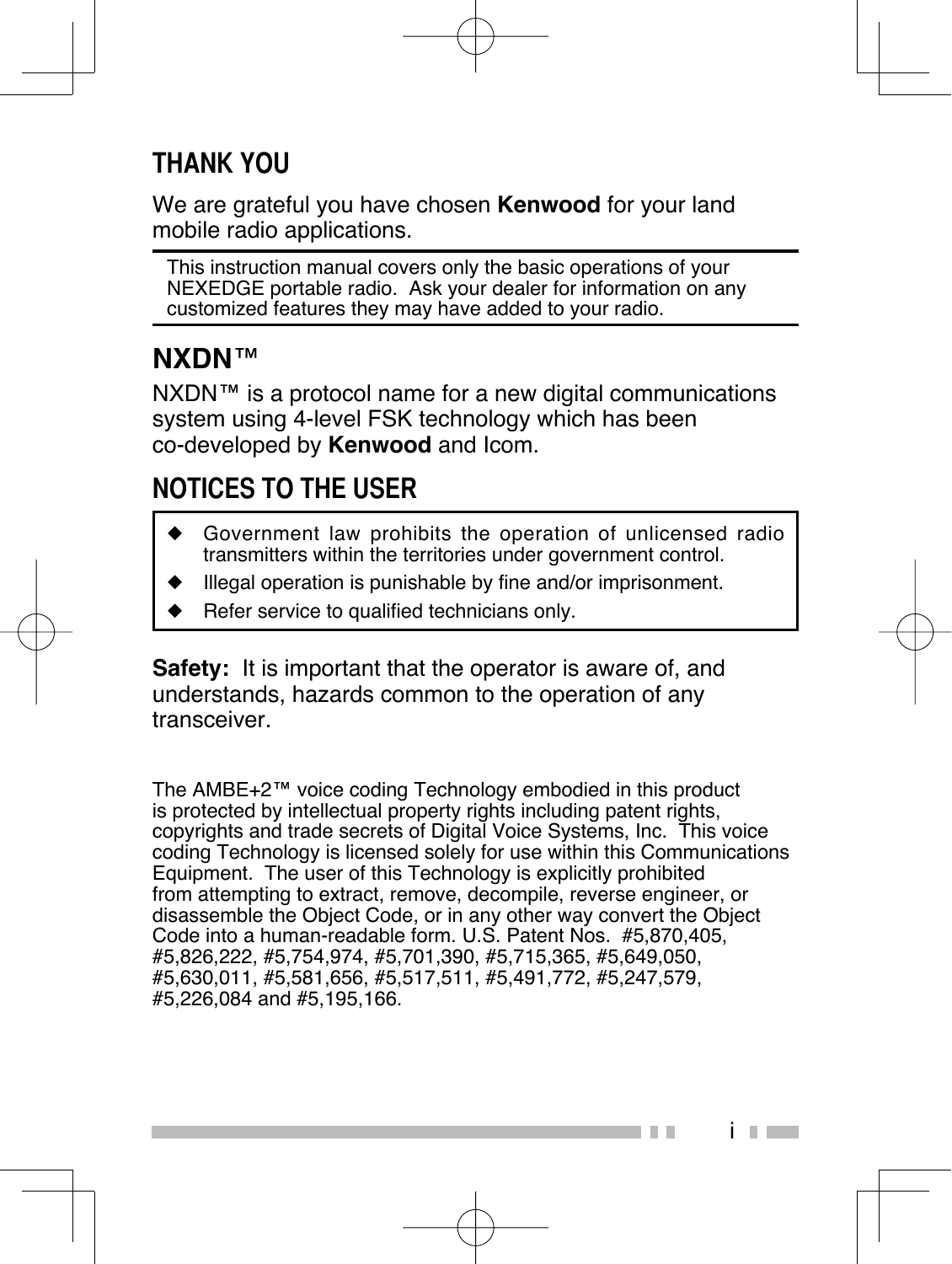### **PRECAUTIONS**

- Do not charge the transceiver and battery pack when they are wet.
- Ensure that there are no metallic items located between the transceiver and the battery pack.
- Do not use options not specified by **Kenwood**.
- If the die-cast chassis or other transceiver part is damaged, do not touch the damaged parts.
- If a headset or headphone is connected to the transceiver, reduce the transceiver volume. Pay attention to the volume level when turning the squelch off.
- Do not place the microphone cable around your neck while near machinery that may catch the cable.
- Do not place the transceiver on unstable surfaces.
- Ensure that the end of the antenna does not touch your eyes.
- When the transceiver is used for transmission for many hours, the radiator and chassis will become hot. Do not touch these locations when replacing the battery pack.
- Do not immerse the transceiver in water.
- Always switch the transceiver power off before installing optional accessories.
- The charger is the device that disconnects the unit from the AC mains line. The AC plug should be readily accessible.

ii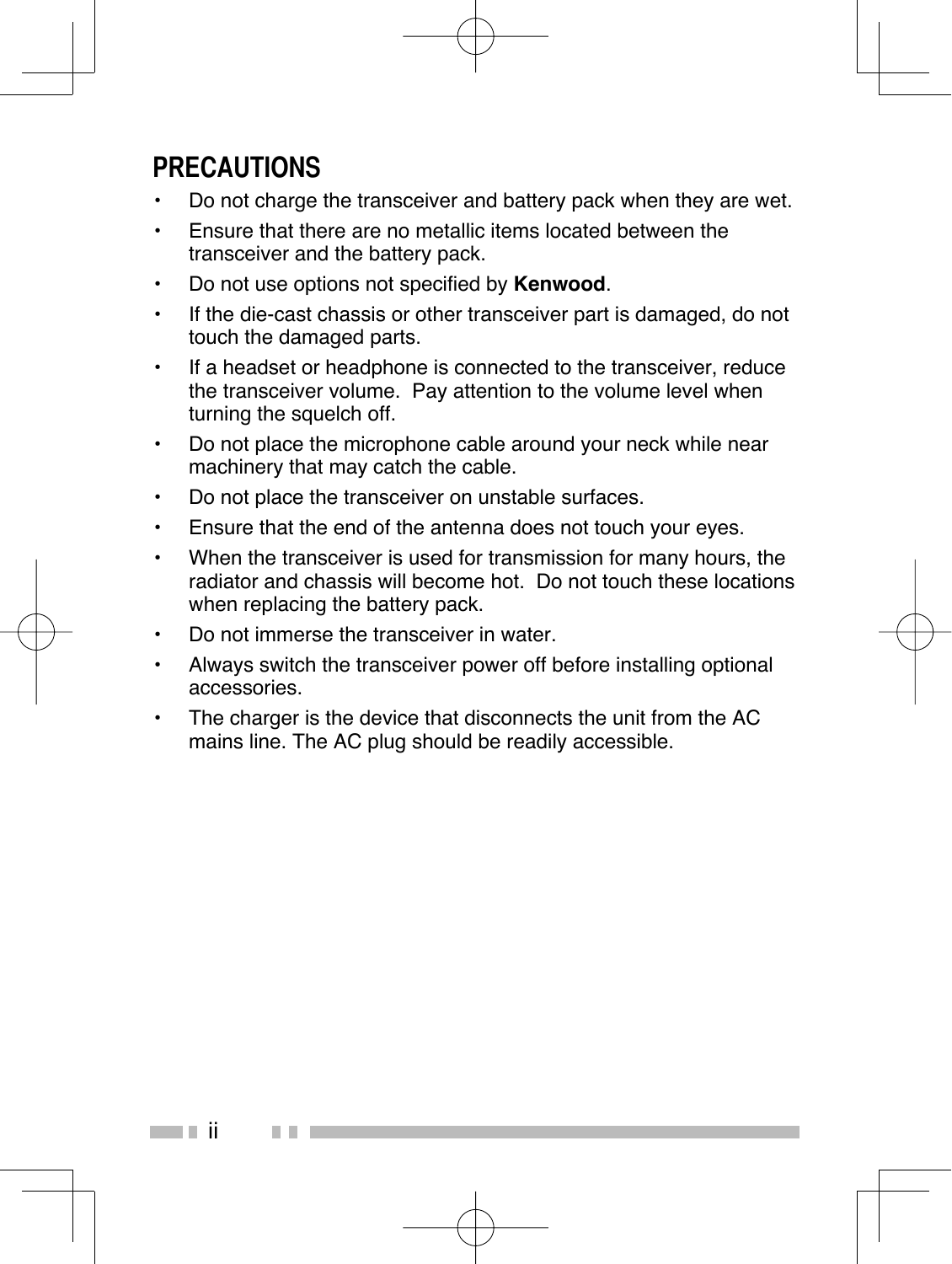**WARNING** 

Turn the transceiver power off in the following locations:

- In explosive atmospheres (inflammable gas, dust particles, metallic powders, grain powders, etc.).
- While taking on fuel or while parked at gasoline service stations.
- Near explosives or blasting sites.
- In aircrafts. (Any use of the transceiver must follow the instructions and regulations provided by the airline crew.)
- Where restrictions or warnings are posted regarding the use of radio devices, including but not limited to medical facilities.
- Near persons using pacemakers.
- CAUTION
- Do not disassemble or modify the transceiver for any reason.
- Do not place the transceiver on or near airbag equipment while the vehicle is running. When the airbag inflates, the transceiver may be ejected and strike the driver or passengers.
- Do not transmit while touching the antenna terminal or if any metallic parts are exposed from the antenna covering. Transmitting at such a time may result in a high-frequency burn.
- If an abnormal odor or smoke is detected coming from the transceiver, switch the transceiver power off immediately, remove the battery pack from the transceiver, and contact your **Kenwood**  dealer.
- Use of the transceiver while you are driving may be against traffic laws. Please check and observe the vehicle regulations in your area.
- Do not expose the transceiver to extremely hot or cold conditions.
- Do not carry the battery pack with metal objects, as they may short the battery terminals.
- Danger of explosion if the battery is incorrectly replaced; replace only with the same type.
- When operating the transceiver in areas where the air is dry, it is easy to build up an electric charge (static electricity). When using an earphone accessory in such conditions, it is possible for the transceiver to send an electric shock through the earphone and to your ear. We recommend you use only a speaker/microphone in these conditions, to avoid electric shocks.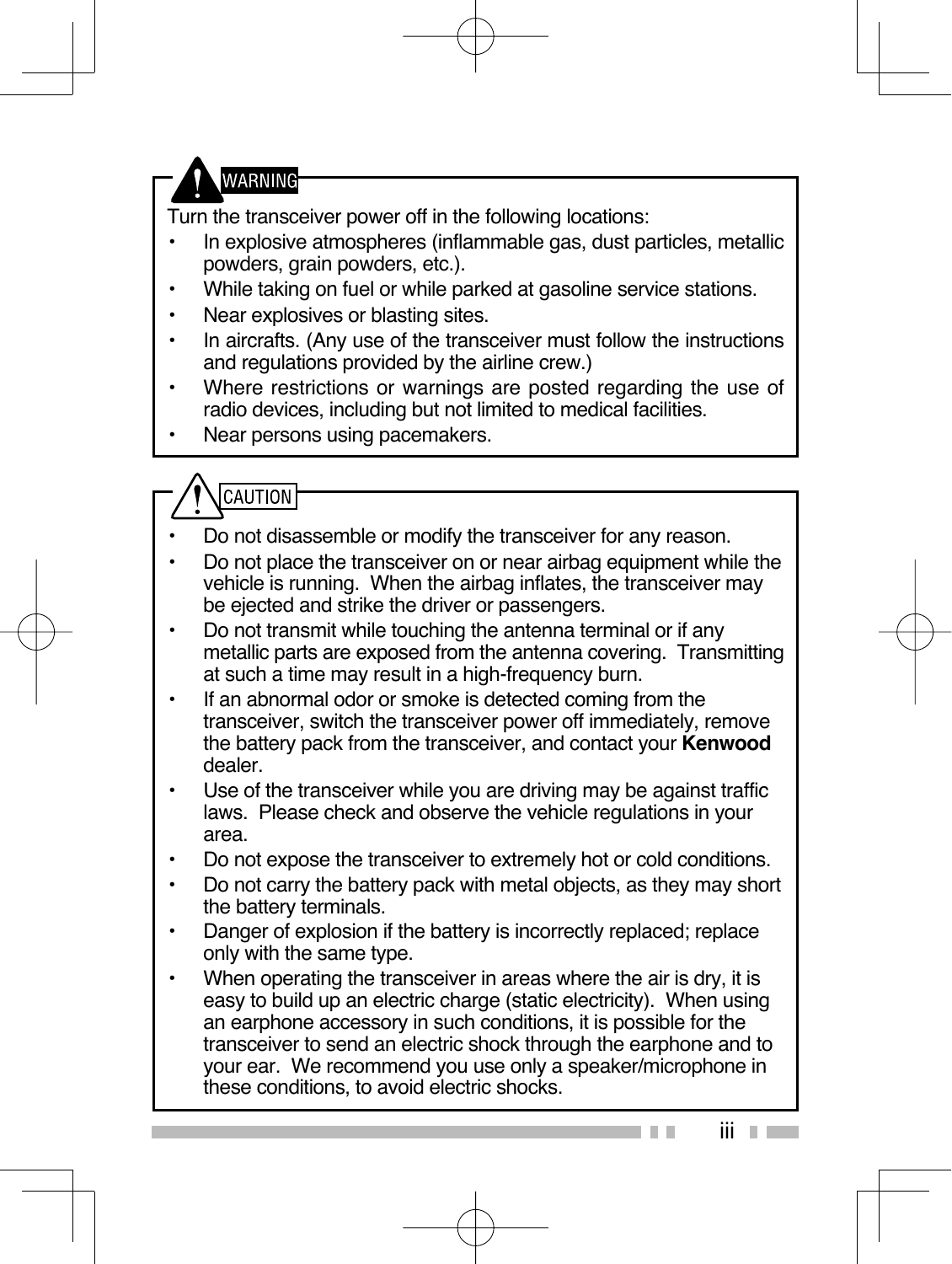#### **Information concerning the battery pack:**

The battery pack includes flammable objects such as organic solvent. Mishandling may cause the battery to rupture producing flames or extreme heat, deteriorate, or cause other forms of damage to the battery. Please observe the following prohibitive matters.

#### **DANGFR**

#### • **Do not disassemble or reconstruct battery!**

 The battery pack has a safety function and protection circuit to avoid danger. If they suffer serious damage, the battery may generate heat or smoke, rupture, or burst into flame.

#### • **Do not short-circuit the battery!**

Do not join the  $+$  and  $-$  terminals using any form of metal (such as a paper clip or wire). Do not carry or store the battery pack in containers holding metal objects (such as wires, chain-necklace or hairpins). If the battery pack is short-circuited, excessive current will flow and the battery may generate heat or smoke, rupture, or burst into flame. It will also cause metal objects to heat up.

#### • **Do not incinerate or apply heat to the battery!** If the insulator is melted, the gas release vent or safety function is damaged, or the electrolyte is ignited, the battery may generate heat or smoke, rupture, or burst into flame.

#### • **Do not leave the battery near fire, stoves, or other heat generators (areas reaching over 80°C/ 176°F)!**

 If the polymer separator is melted due to high temperature, an internal short-circuit may occur in the individual cells and the battery may generate heat or smoke, rupture, or burst into flame.

#### • **Avoid immersing the battery in water or getting it wet by other means!**

 If the battery becomes wet, wipe it off with a dry towel before use. If the battery's protection circuit is damaged, the battery may charge at extreme current (or voltage) and an abnormal chemical reaction may occur. The battery may generate heat or smoke, rupture, or burst into flame.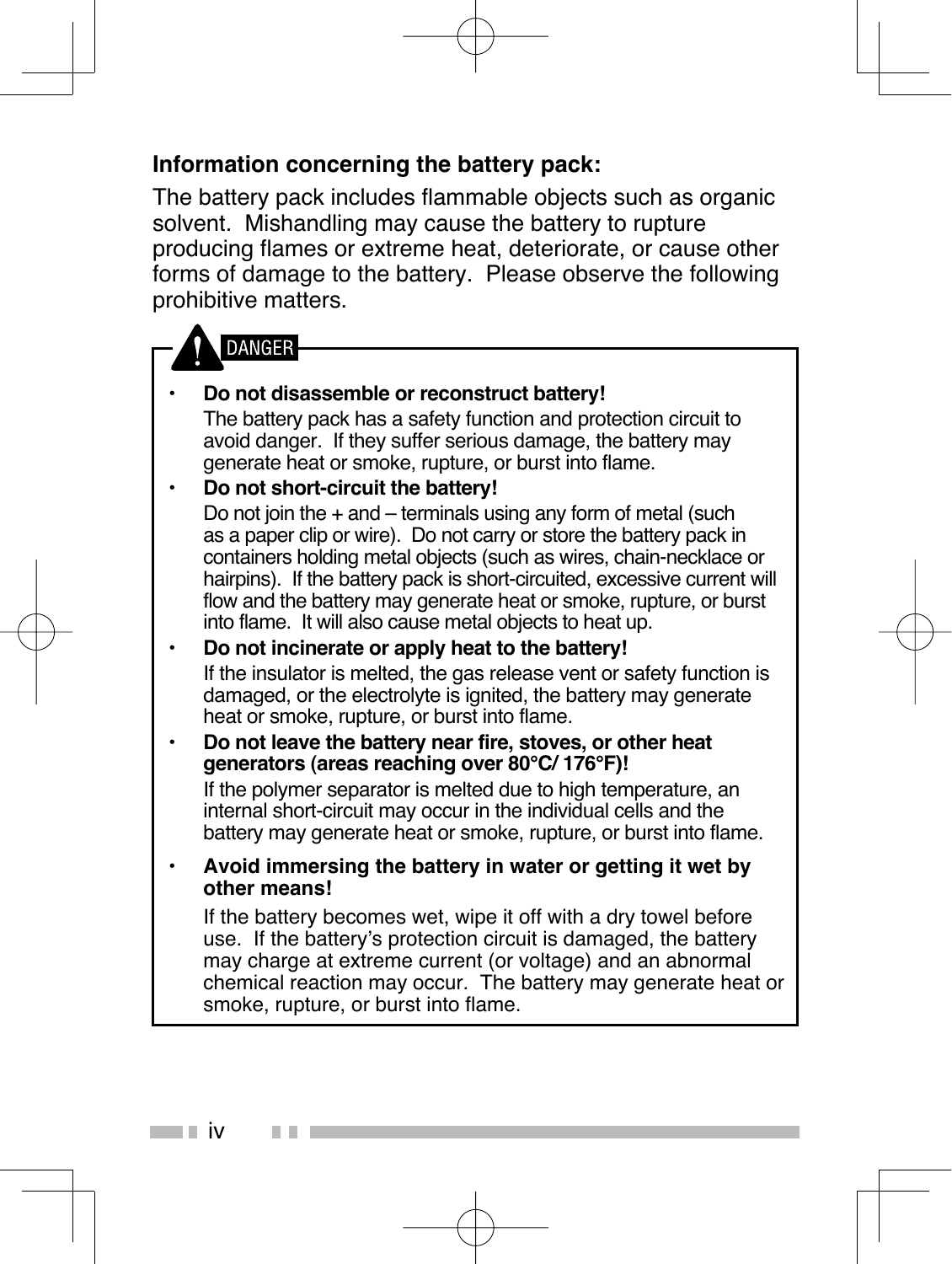

• **Do not charge the battery near fire or under direct sunlight!** If the battery's protection circuit is damaged, the battery may charge at extreme current (or voltage) and an abnormal chemical reaction may occur. The battery may generate heat or smoke, rupture, or burst into flame. • **Use only the specified charger and observe charging requirements!** If the battery is charged in unspecified conditions (under high

temperature over the regulated value, excessive high voltage or current over regulated value, or with a remodeled charger), it may overcharge or an abnormal chemical reaction may occur. The battery may generate heat or smoke, rupture, or burst into flame.

#### • **Do not pierce the battery with any object, strike it with an instrument, or step on it!**

 This may break or deform the battery, causing a short-circuit. The battery may generate heat or smoke, rupture, or burst into flame.

- **Do not jar or throw the battery!** An impact may cause the battery to leak, generate heat or smoke, rupture, and/or burst into flame. If the battery's protection circuit is damaged, the battery may charge at an abnormal current (or voltage), and an abnormal chemical reaction may occur. The battery may generate heat or smoke, rupture, or burst into flame.
- **Do not use the battery pack if it is damaged in any way!** The battery may generate heat or smoke, rupture, or burst into flame.

#### • **Do not solder directly onto the battery!**

 If the insulator is melted or the gas release vent or safety function is damaged, the battery may generate heat or smoke, rupture, or burst into flame.

#### • **Do not reverse the battery polarity (and terminals)!**

 When charging a reversed battery, an abnormal chemical reaction may occur. In some cases, an unexpected large amount of current may flow upon discharging. The battery may generate heat or smoke, rupture, or burst into flame.

v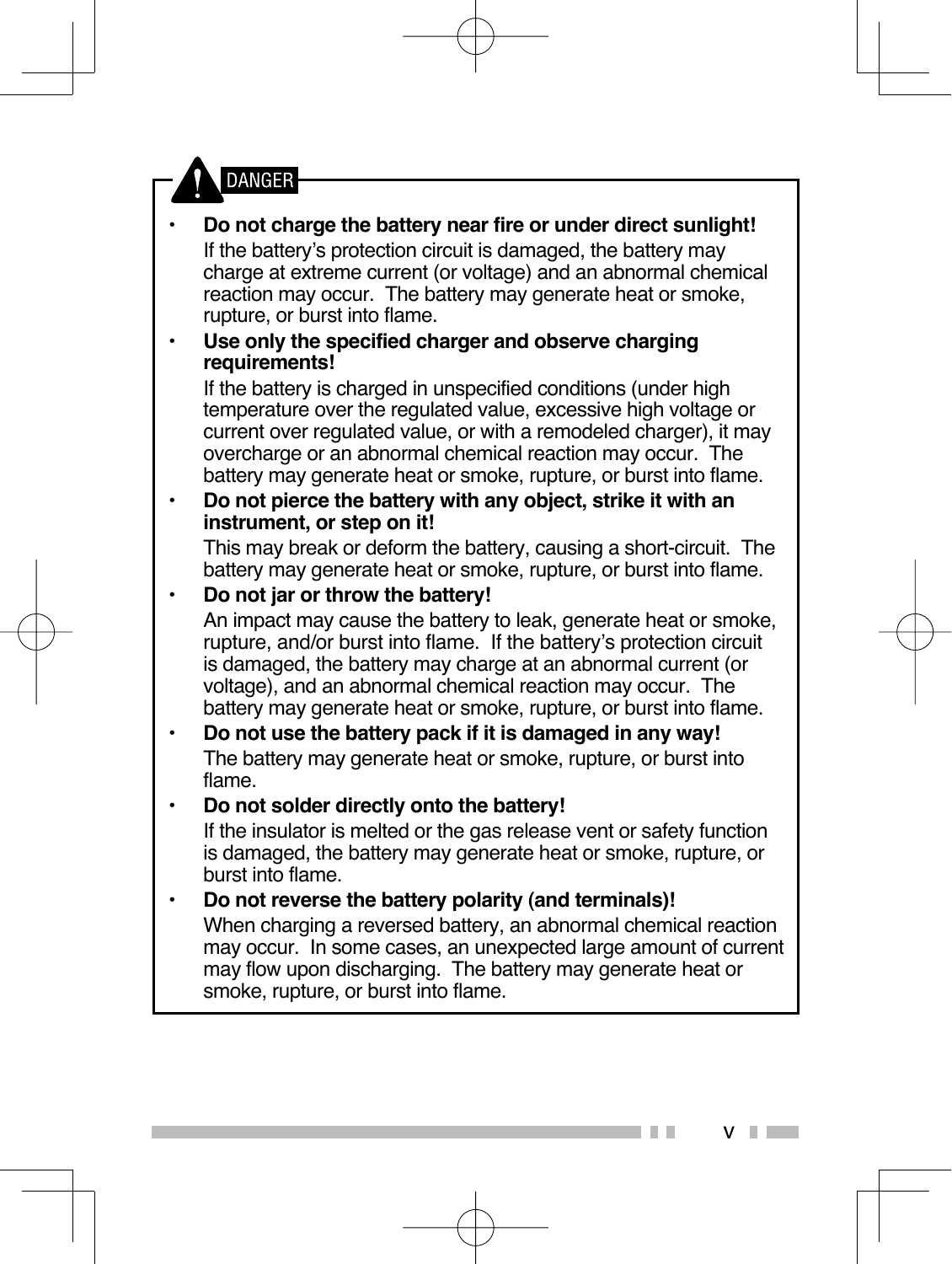

- **Do not reverse-charge or reverse-connect the battery!** The battery pack has positive and negative poles. If the battery pack does not smoothly connect with a charger or operating equipment, do not force it; check the polarity of the battery. If the battery pack is reverse-connected to the charger, it will be reversecharged and an abnormal chemical reaction may occur. The battery may generate heat or smoke, rupture, or burst into flame.
- **Do not touch a ruptured and leaking battery!** If the electrolyte liquid from the battery gets into your eyes, wash your eyes with fresh water as soon as possible, without rubbing your eyes. Go to the hospital immediately. If left untreated, it may cause eye-problems.

#### **WARNING**

• **Do not charge the battery for longer than the specified time!** If the battery pack has not finished charging even after the regulated time has passed, stop it. The battery may generate heat or smoke, rupture, or burst into flame. • **Do not place the battery pack into a microwave or high pressure container!** The battery may generate heat or smoke, rupture, or burst into flame. • **Keep ruptured and leaking battery packs away from fire!** If the battery pack is leaking (or the battery emits a bad odor), immediately remove it from flammable areas. Electrolyte leaking from battery can easily catch on fire and may cause the battery to generate smoke or burst into flame. • **Do not use an abnormal battery!** If the battery pack emits a bad odor, appears to have different coloring, is deformed, or seems abnormal for any other reason, remove it from the charger or operating equipment and do not use it. The battery may generate heat or smoke, rupture, or burst into flame.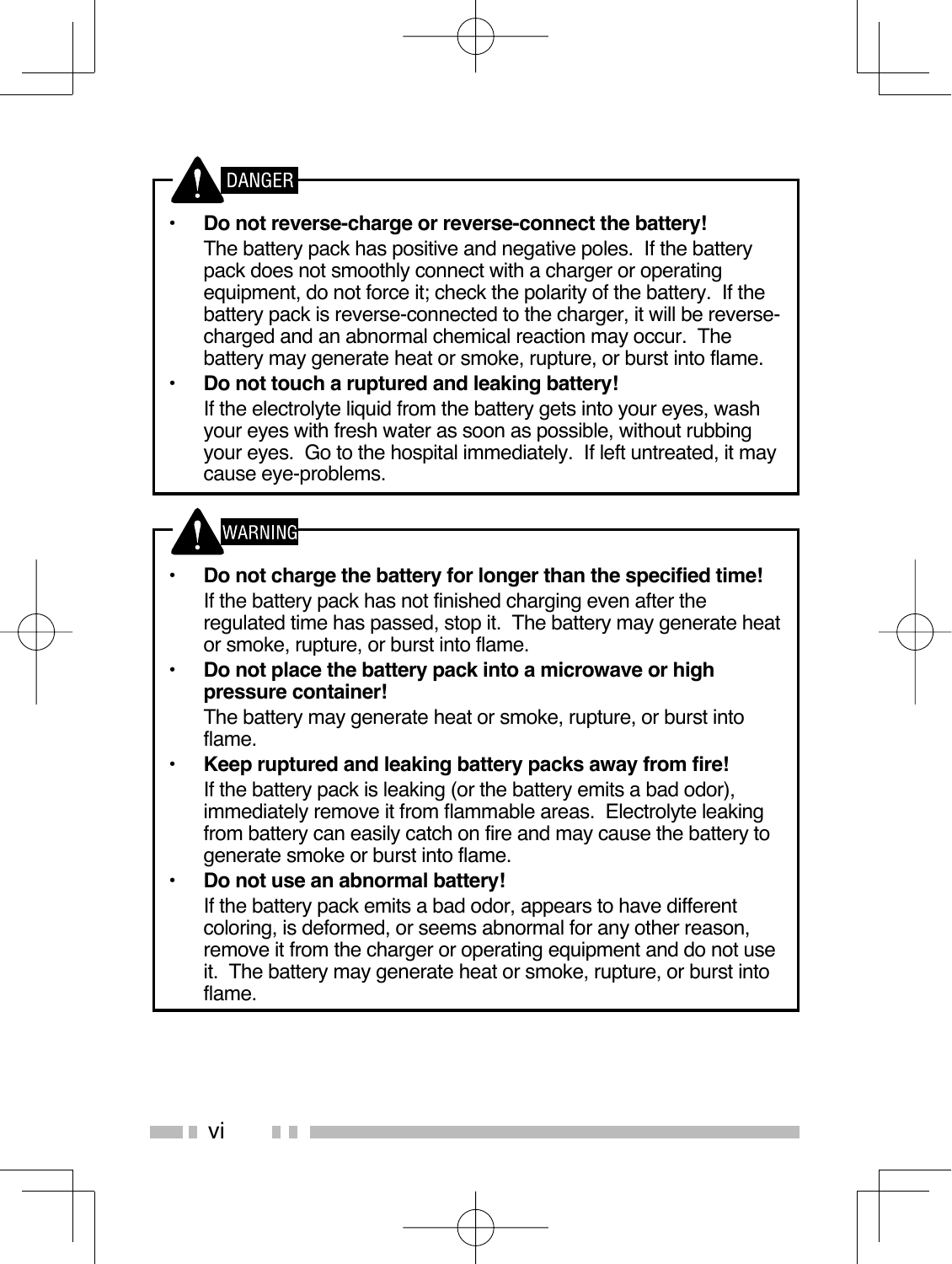### **CONTENTS**

| FleetSync: ALPHANUMERIC 2-WAY PAGING FUNCTION17 |  |
|-------------------------------------------------|--|
|                                                 |  |
|                                                 |  |
|                                                 |  |

## **UNPACKING AND CHECKING EQUIPMENT**

**Note:** These unpacking instructions are for use by your **Kenwood** dealer, an authorized **Kenwood** service facility, or the factory.

Carefully unpack the transceiver. If any items are missing or damaged, file a claim with the carrier immediately.

#### **SUPPLIED ACCESSORIES**

| a sa kacamatan ing Kabupatèn Kabupatèn Kabupatèn Kabupatèn Kabupatèn Kabupatèn Kabupatèn Kabupatèn Kabupatèn K |  |
|----------------------------------------------------------------------------------------------------------------|--|

**Note:** Inquire at your dealer for a stopper.

1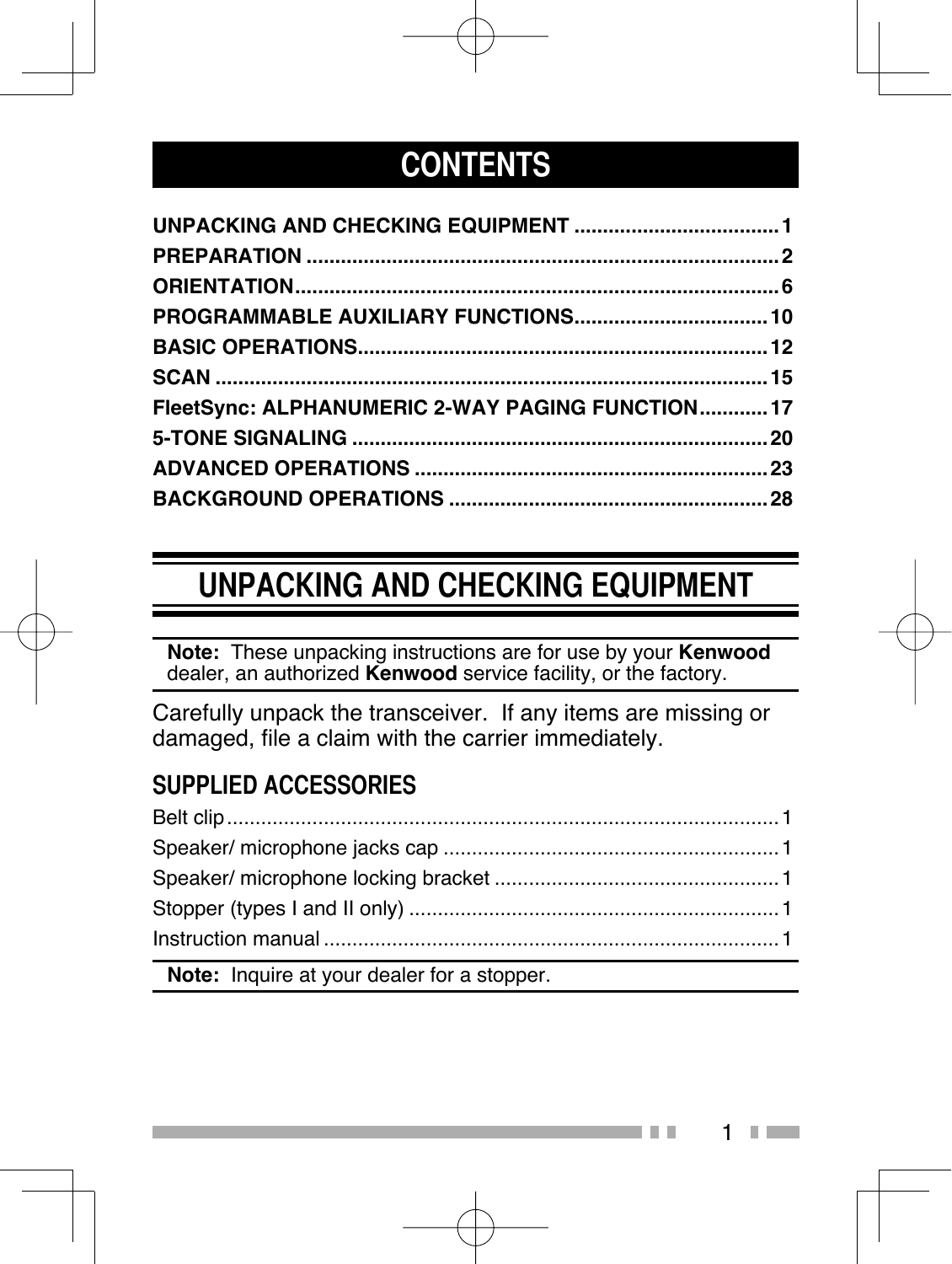### **PREPARATION**

#### **INSTALLING/ REMOVING THE (OPTIONAL) BATTERY PACK**

- **1** Match the guides of the battery pack with the grooves on the upper rear of the transceiver, then firmly press the battery pack in place.
- **2** Lock the safety catch to prevent accidentally releasing the battery pack.
- **3** To remove the battery pack, lift the safety catch, press the release latch, then pull the battery pack away from the transceiver.



#### **Note:**

- For battery pack charging procedures and useage, refer to the battery charger Instruction Manual.
- The battery pack is not charged at the factory; charge it before use.
- Before charging a battery pack that is attached to the transceiver, ensure that the safety catch is firmly closed.

#### **INSTALLING/ REMOVING ALKALINE BATTERIES (OPTIONAL BATTERY CASE)**

#### **WARNING**

- Do not install batteries in a hazardous environment where sparks could cause an explosion.
- Never discard batteries in fire; extremely high temperatures can cause batteries to explode.
- Do not short circuit the battery case terminals.
- Do not use rechargeable batteries.
- . . 2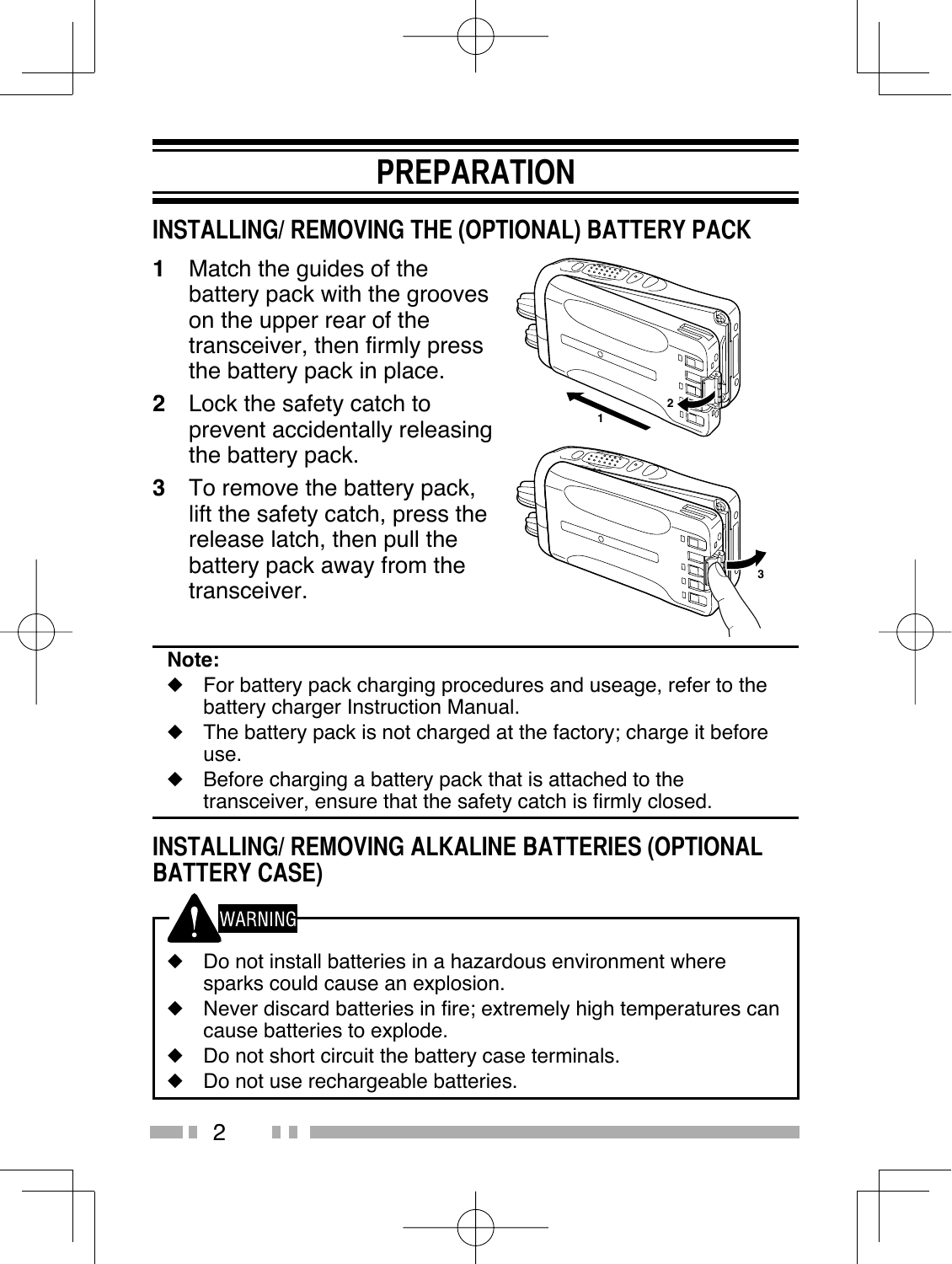#### **Note:**

- If you do not plan to use the transceiver for a long period. remove the batteries from the battery case.
- This battery case has been designed for transmitting at a power of approximately 1 W (the low power setting on your transceiver). If you want to transmit a stronger signal (using the high power setting on your transceiver), use an optional rechargeable battery pack.
- **1** To open the battery case, press on the two tabs on the upper rear of the case, then pull the two halls apart.
- **2** Insert 6 AA (LR6) Alkaline batteries into the battery case.
	- Be sure to match the polarities with those marked in the bottom of the battery case.
- **3** Align the tabs of the cover with the base, then push down on the cover until it locks in place.

#### **INSTALLING THE (OPTIONAL) ANTENNA**

Screw the antenna into the connector on the top of the transceiver by holding the antenna at its base and turning it clockwise until secure.







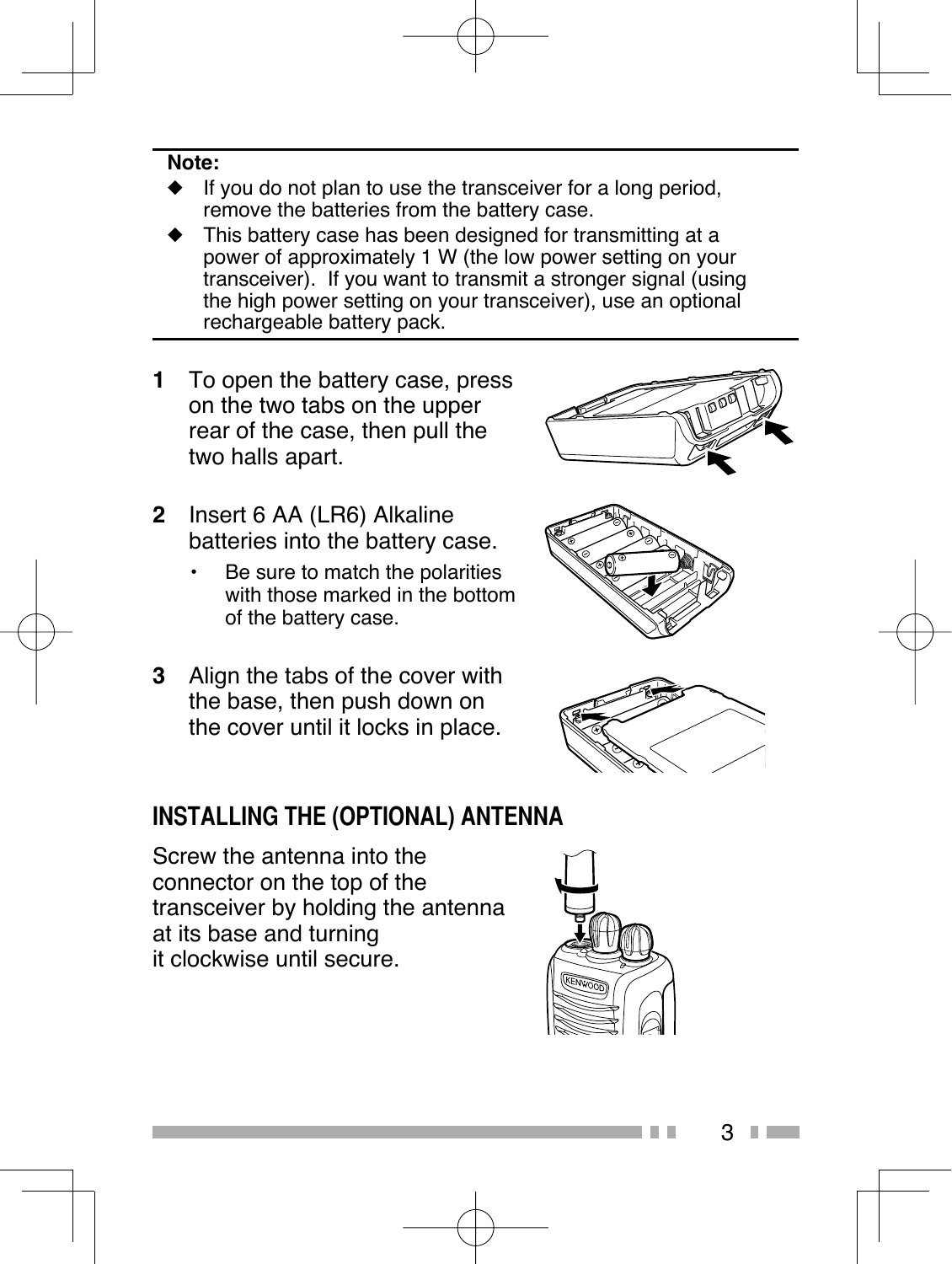#### **INSTALLING THE BELT CLIP**

**Note:** When first installing the belt clip, you must remove the battery pack from the rear of the transceiver.

- **1** Remove the 2 screws from the rear of the transceiver, then remove the small, plastic black covering that was held in place.
- **2** Insert the belt clip mount into the space on the rear of the transceiver.
- **3** Using the 2 screws, affix the belt clip in place.





- When the belt clip is not installed, leave the plastic covering in place.
- Do not use glue which is designed to prevent screw loosening when installing the belt clip, as it may cause damage to the transceiver. Acrylic ester, which is contained in these glues, may crack the transceiver's back panel.

#### **INSTALLING THE CAP OVER THE SPEAKER/ MICROPHONE JACKS**

Install the cap over the speaker/ microphone jacks when not using an optional speaker/ microphone.

**Note:** To keep the transceiver water resistant, you must cover the speaker/ microphone jacks with the supplied cap.

**1** Place the cap over the jacks so that the locking tabs insert into the transceiver grooves.

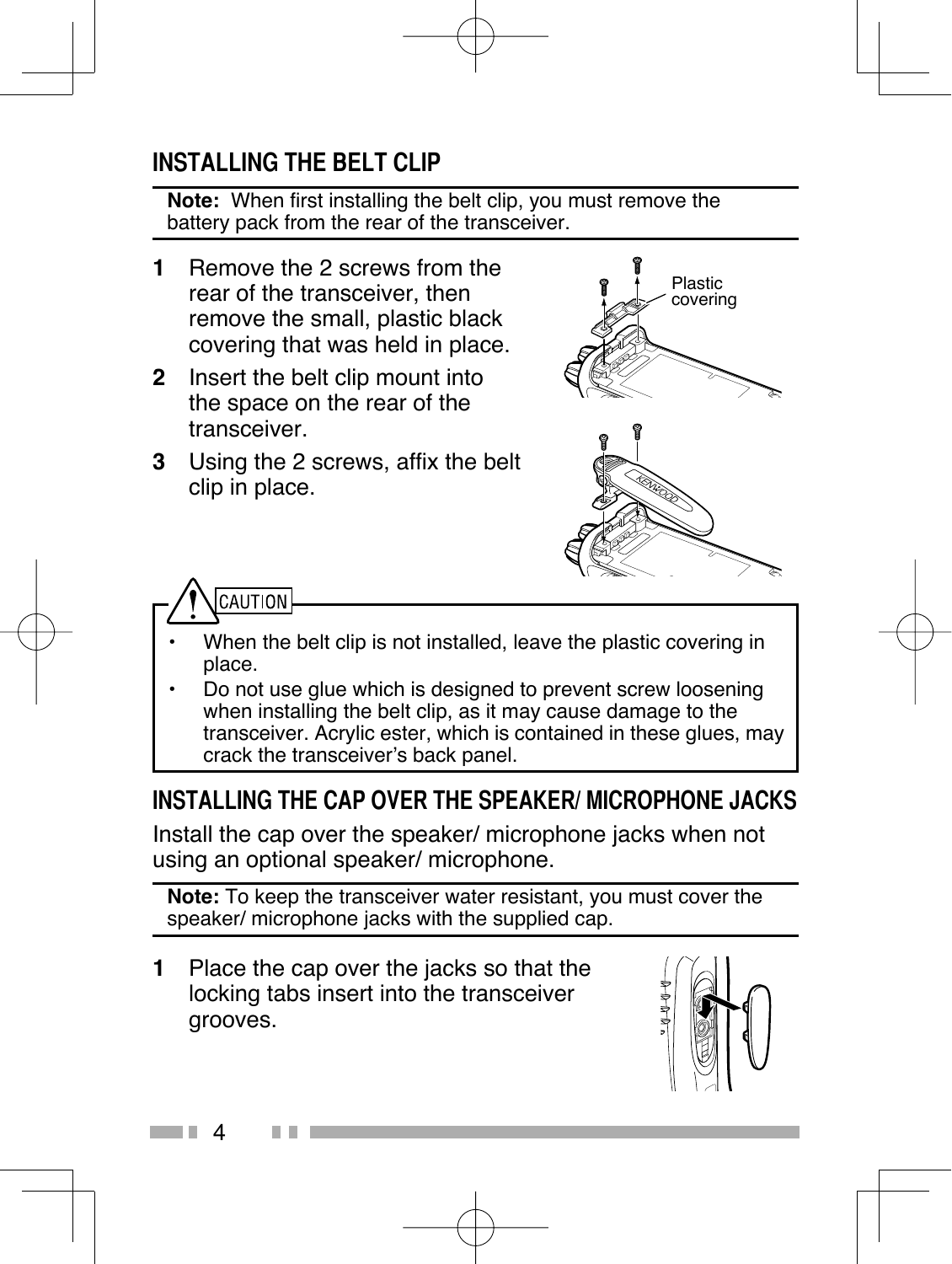- **2** While holding the cap in place, push it towards the bottom of the transceiver until the tabs on the cap click into place.
	- To remove the cap, hold the top of the cap in place with your finger while inserting a 3 mm or smaller flat blade screwdriver under the bottom of the cap. Slowly slide the screwdriver in until its tip touches the tab inside the cap, then gently pry the cap up (handle of screwdriver moving away from the transceiver) to remove the cap.



#### **INSTALLING THE (OPTIONAL) SPEAKER/ MICROPHONE**

**Note:** The transceiver is not fully water resistant when using a speaker/ microphone or headset.

- **1** Insert the speaker/ microphone plugs into the speaker/ microphone jacks of the transceiver.
- **2** Place the locking bracket over the speaker/ microphone plugs so that the locking tabs insert into the transceiver grooves.
- **3** While holding the locking bracket in place, push it towards the bottom of the transceiver until the tabs on the bracket click into place.
	- To remove the locking bracket, push the bracket up from the base.







5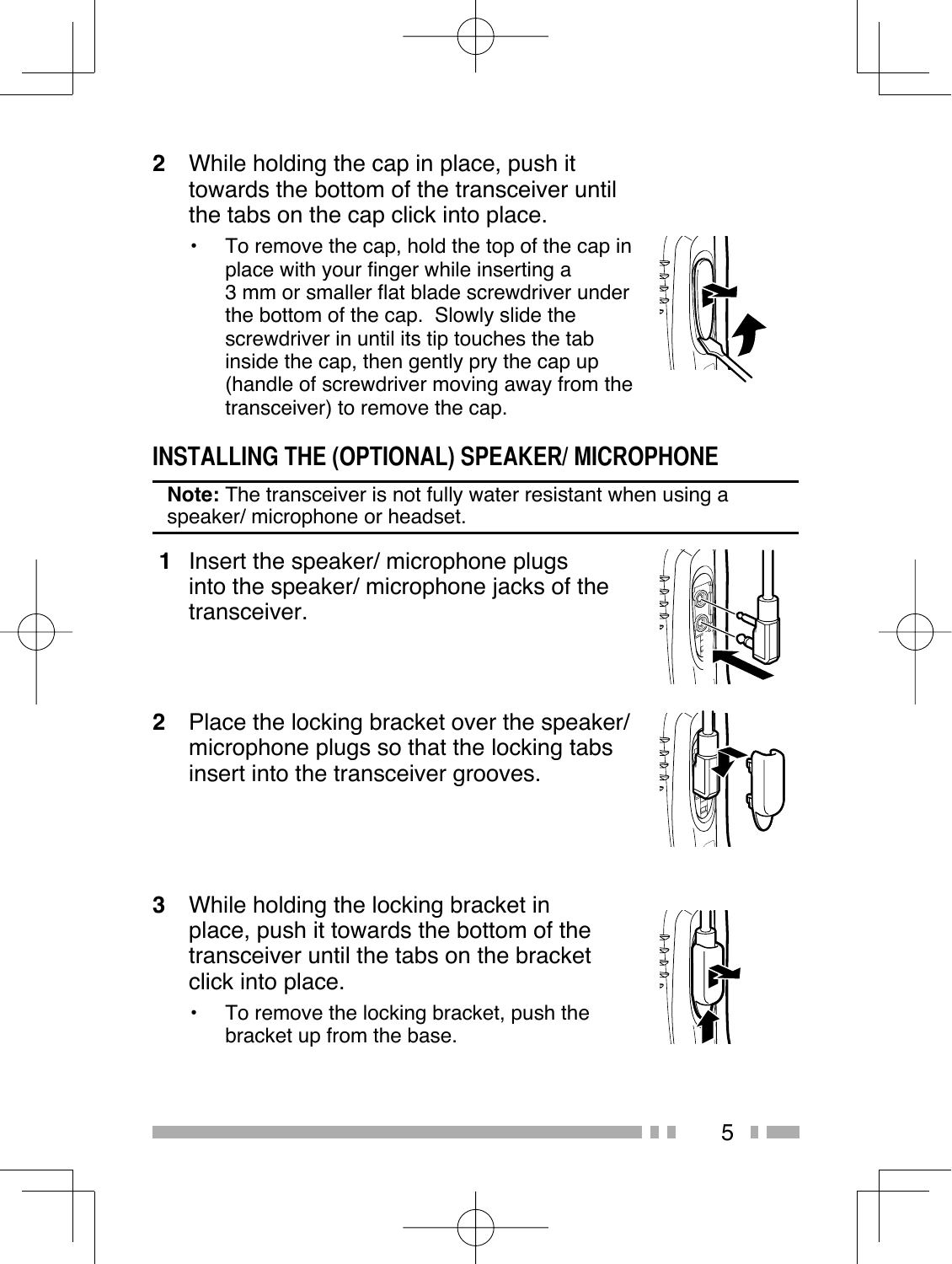### **ORIENTATION**

There are 3 types of transceivers available:

**Type I:** Equipped with a display and full keypad.

**Type II:** Equipped with a display and 4-key keypad (**S**, **A**, **<B**, and **C>**).

**Type III:** Basic model.

**Type I**

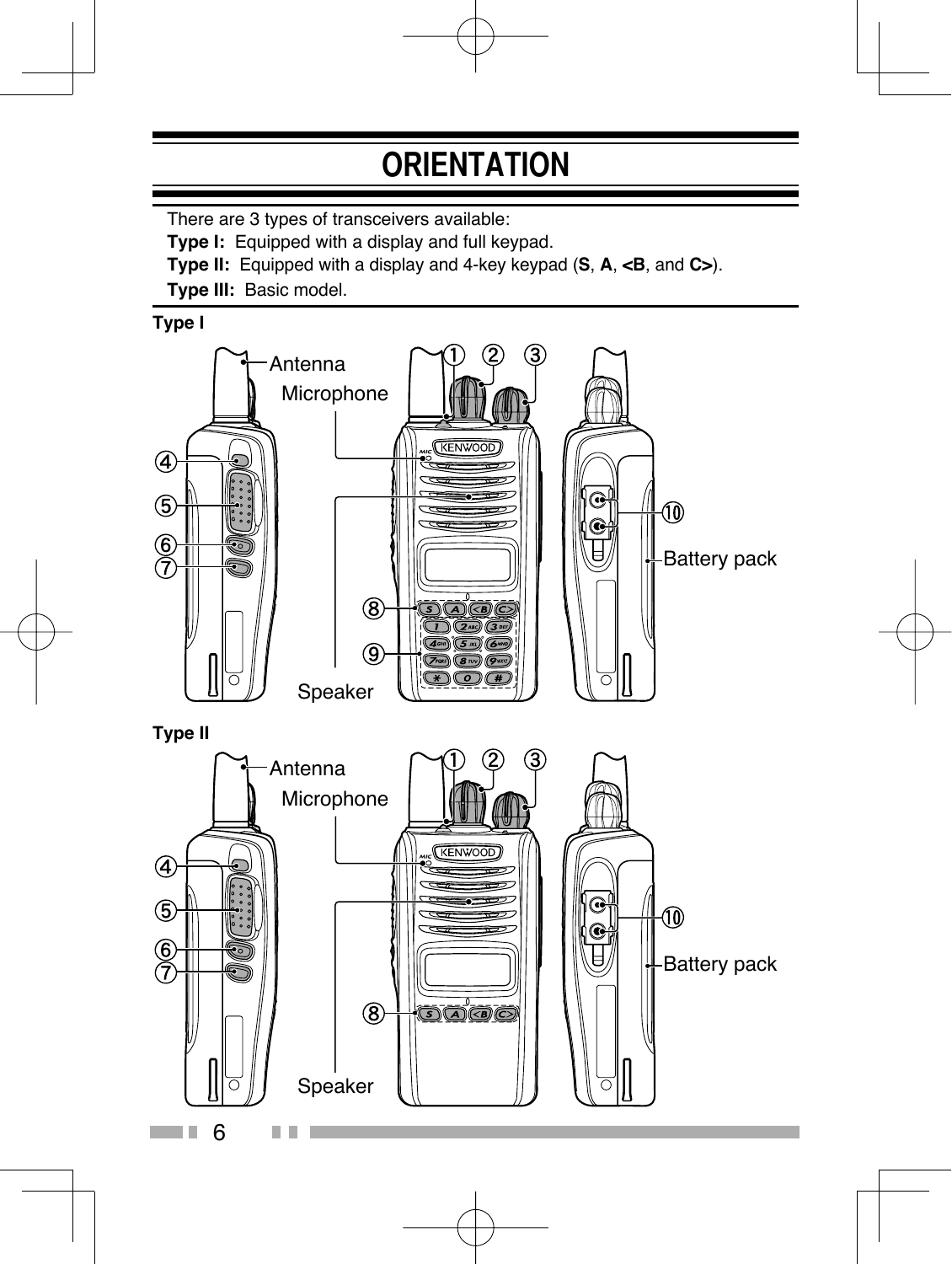**Type III**



#### **Transmit/ Receive/ Battery low indicator**

If enabled by your dealer, lights red while transmitting, green while receiving a call (Conventional channels only), and orange when receiving an optional signaling call. Blinks red when the battery power is low while transmitting.

- **Selector knob** Rotate to select a zone or channel/group ID (default).
- **Power switch/ Volume control** Rotate to turn the transceiver ON/OFF and to adjust the volume.
- **Auxiliary (orange) key** Press to activate its programmable function {page 10}.
- **PTT (Push-To-Talk) switch** Press and hold this switch, then speak into the microphone to call a station.

#### **Side 1 key**

Press to activate its programmable function {page 10}. The default is **[Squelch Off Momentary**].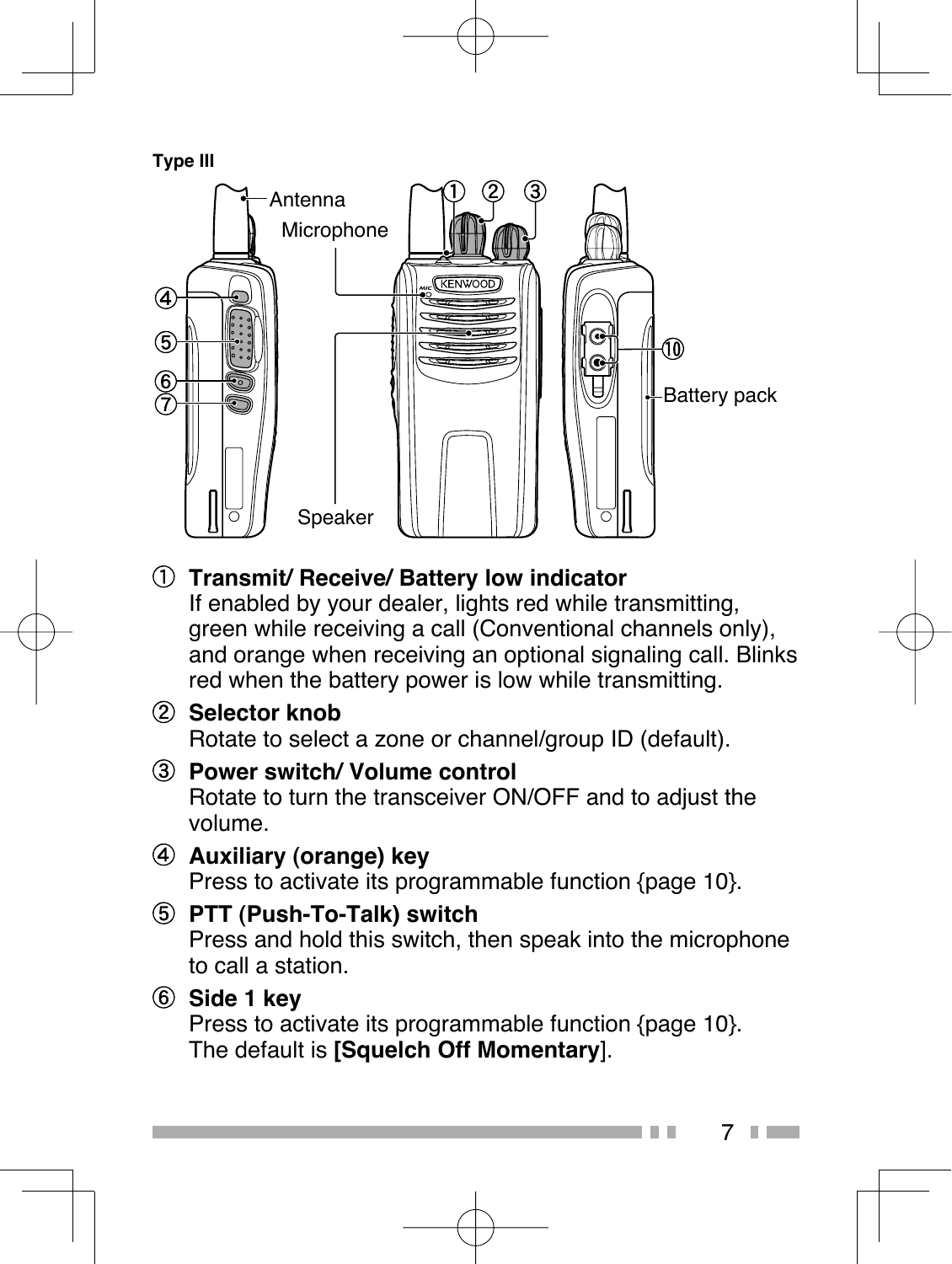#### **Side 2 key**

Press to activate its programmable function {page 10}. Types I and II: The default setting is **[Backlight]**. Type III: The default setting is **[None]** (no function).

#### **S, A, <B, C> keys (Types I and II only)**

Press to activate its programmable functions {page 10}.

**S** key: The default setting is **[None]** (no function).

**A** key: The default setting is **[None]** (no function).

**<B** key: The default setting is **[Zone Down]**.

**C>** key: The default setting is **[Zone Up]**.

#### **Keypad (Type I only)**

8

Press these keys to send DTMF tones. These keys can also be programmed with secondary functions {page 10} if a programmable function key is programmed as **[Function**].

#### **Speaker/ Microphone jacks**

 Insert the Speaker/ Microphone or Headset plug into this jack {page 5}.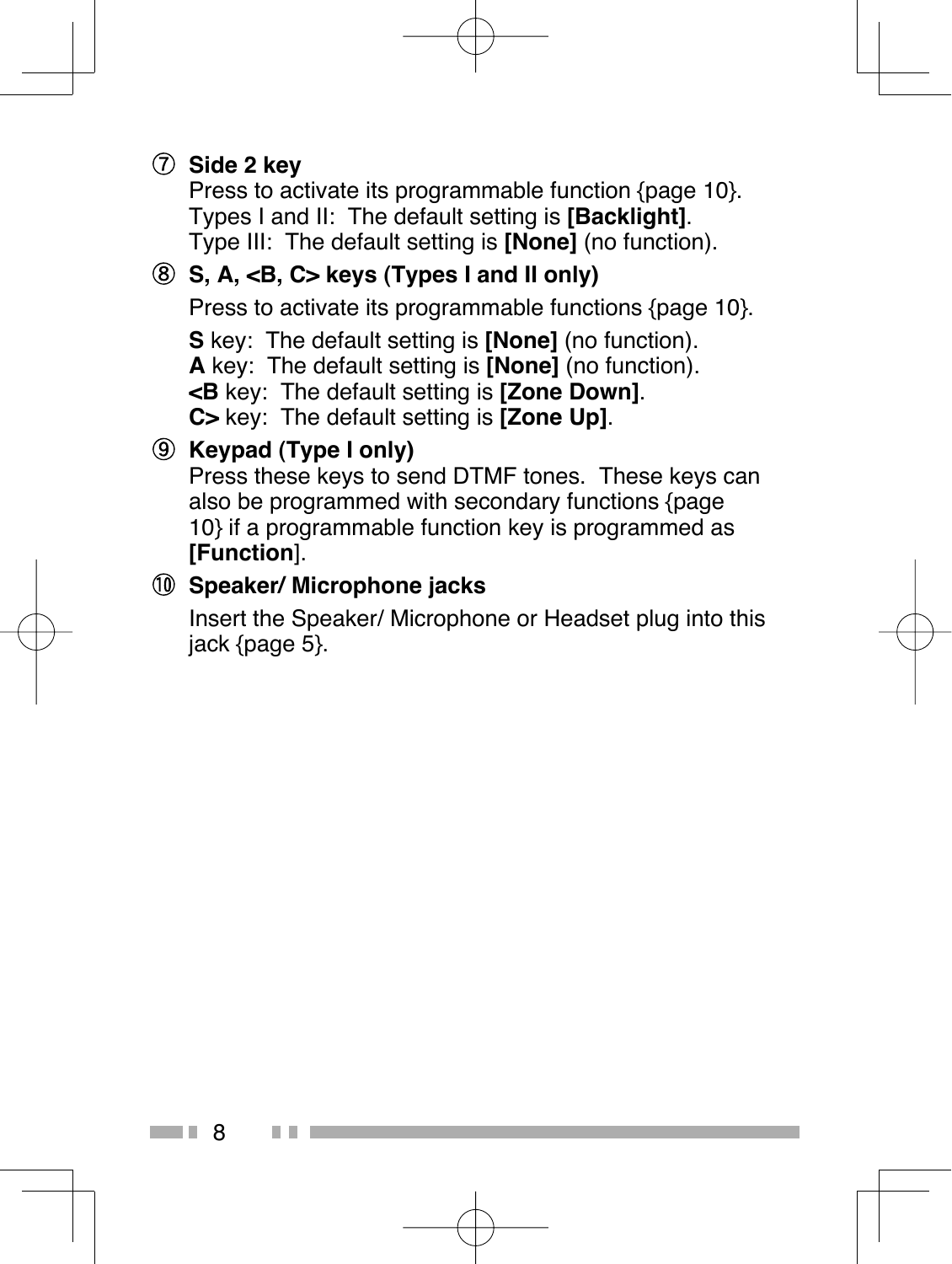#### **DISPLAY (TYPES I AND II ONLY)**



| <b>Indicator</b>                                                 | <b>Description</b>                                                       |  |  |
|------------------------------------------------------------------|--------------------------------------------------------------------------|--|--|
| Yıl                                                              | Signal strength indicator {page 29}.                                     |  |  |
| П                                                                | Monitor or Squelch Off is activated.                                     |  |  |
| Þ                                                                | Blinks when an incoming call matches your<br>Optional Signaling.         |  |  |
|                                                                  | Talk Around is activated.                                                |  |  |
| $\epsilon$                                                       | Scan is in progress. Blinks while scan is<br>paused.                     |  |  |
| ⊠                                                                | A message is stored in memory. Blinks<br>when a new message has arrived. |  |  |
| P                                                                | The current channel is a Priority channel.                               |  |  |
|                                                                  | The channel is using low transmit power.                                 |  |  |
|                                                                  | Scrambler/ Encryption is activated.                                      |  |  |
| 0                                                                | Battery power indicator {page 28}.                                       |  |  |
| ידו וקיו וקיו וקיו וקיו וקיו וקיו<br>זאז האז האז האז האז האז האז | The current zone (left icon) or CH/GID<br>(right icon) is added to scan. |  |  |
|                                                                  | VOX is activated.                                                        |  |  |
|                                                                  | Not used.                                                                |  |  |

9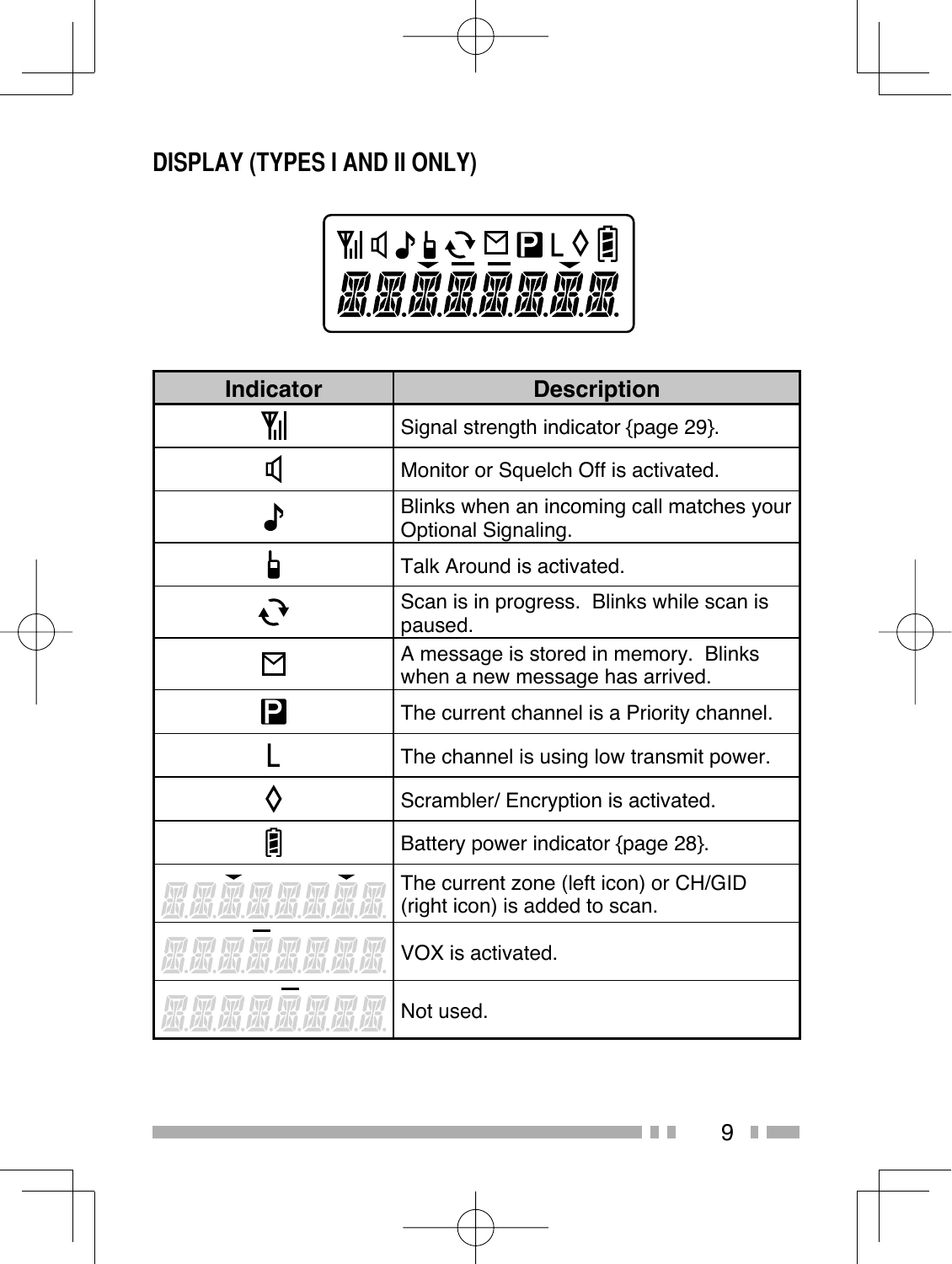### **PROGRAMMABLE AUXILIARY FUNCTIONS**

The **Selector, Auxiliary (orange)**, **Side 1**, **Side 2**, **S**, **A**, **<B**, and **C>** keys, as well as the **Keypad**, can be programmed with the functions listed below. Please contact your dealer for further details on these functions.

- None
- Activity Detection
- Activity Reset
- Autodial 1
- Autodial Programming 1
- $\cdot$  Backlight<sup>1</sup>
- Battery Indicator<sup>2</sup>
- Broadcast<sup>3</sup>
- Call  $1 \approx 6$
- CH/GID Down
- CH/GID Recall
- CH/GID Select 4
- CH/GID Up
- $\cdot$  Channel Entry<sup>1</sup>
- CW Message<sup>5</sup>
- Digit  $1 \times$  Down  $1, 6$
- Digit  $10 \times$  Down  $^{1, 6}$
- Digit  $1 \times$  Up  $1, 6$
- Digit  $10 \times$  Up  $^{1,6}$
- Direct CH/GID  $1 \approx 5$
- Direct CH/GID Select  $1 \approx 5$
- Display Format<sup>1</sup>
- $\cdot$  Emergency<sup>7</sup>
- Fixed Volume
- Forced Search 3
- Function
- GPS Position Display 1
- Group  $1, 5$
- Group + Short Message  $1, 8$
- Group + Status  $1, 8$
- Home CH/GID
- Home CH/GID Select
- $\cdot$  Individual  $1, 8$
- Individual + Short Message  $1, 8$
- Individual + Status  $1, 8$
- Key Lock
- Lone Worker
- Low Transmit Power
- Maintenance<sup>1</sup>
- Monitor<sup>9</sup>
- Monitor Momentary<sup>9</sup>
- Operator Selectable Tone  $(OST)$ <sup>1, 6</sup>
- Priority-channel Select 1, 10
- $\cdot$  Receive Entry 1, 6
- Scan
- Scan Delete/Add
- Scrambler/ Encryption
- $\cdot$  Selcall  $1, 6$
- Selcall + Short Message  $1,6$
- Selcall + Status  $1,6$
- Send the GPS data
- Short Message<sup>1</sup>
- Site Down<sup>3</sup>
- $\cdot$  Site Lock<sup>3</sup>
- $\cdot$  Site Select  $3, 4$
- $\cdot$  Site Up<sup>3</sup>
- $\cdot$  Squelch Level<sup>1,6</sup>
- Squelch Off<sup>6</sup>
- Squelch Off Momentary <sup>6</sup>

- $\Box$  10
	-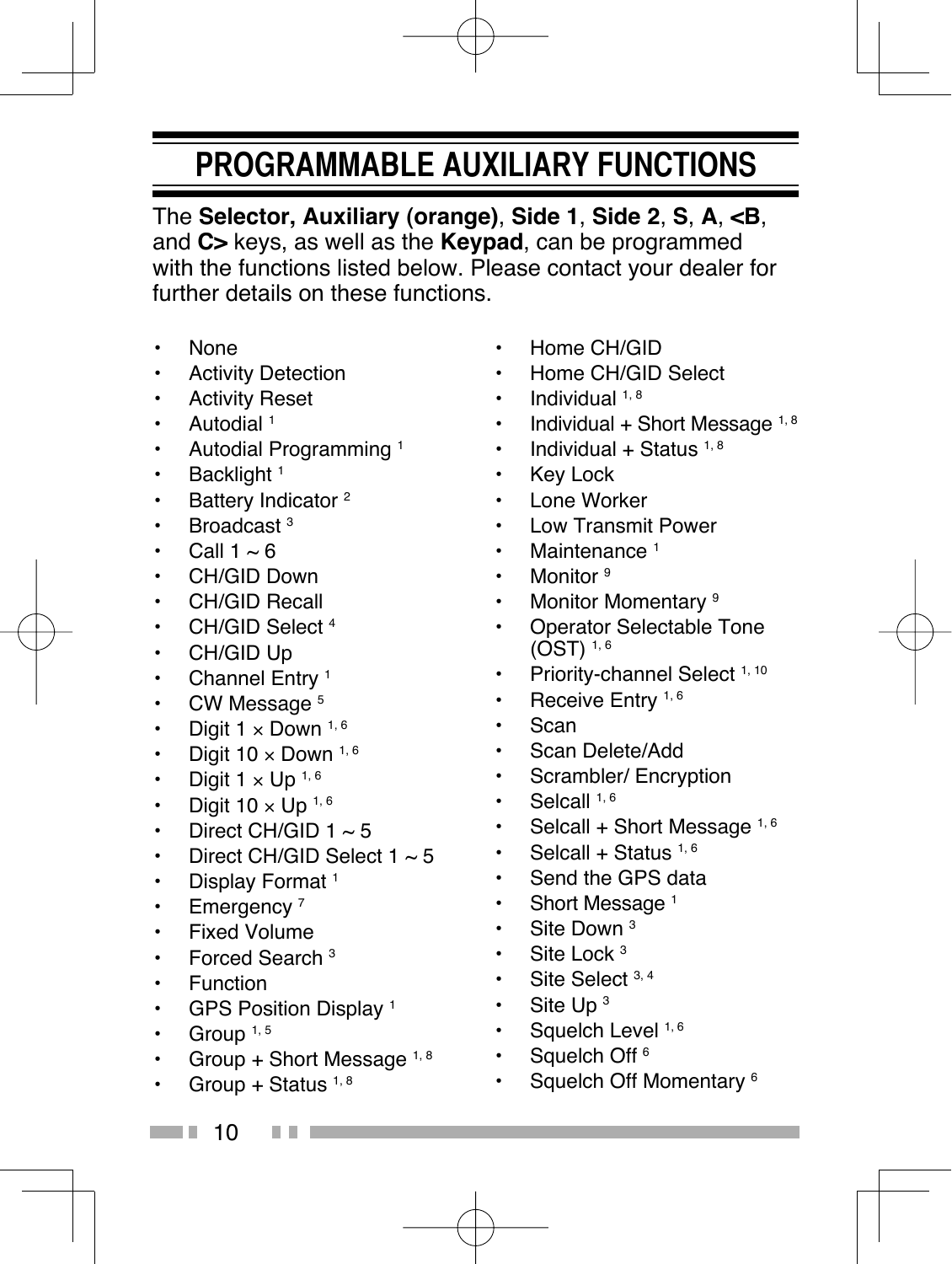- Stack<sup>1</sup>
- Status 1
- Talk Around  $9$
- Transceiver Password<sup>1</sup>
- VOX 10
- Zone Delete/Add
- Zone Down
- Zone Select<sup>4</sup>
- Zone Up
- 1 Available only for Types I and II.
- 2 Available only for Type III.
- 3 Available only for NXDN Trunking operation.
- 4 Can be programmed only on the Selector.
- 5 Available only for NXDN Conventional operation.
- 6 Available only for Analog Conventional operation.
- 7 Can be programmed only on the Auxiliary (orange) key.
- 8 Available only for NXDN Conventional operation, and NXDN Trunking operation.
- 9 Available only for Analog Conventional, Analog Trunking, and NXDN Conventional operation.
- 10 Available only for Analog Conventional and NXDN Conventional operation.

11 **Contract Contract**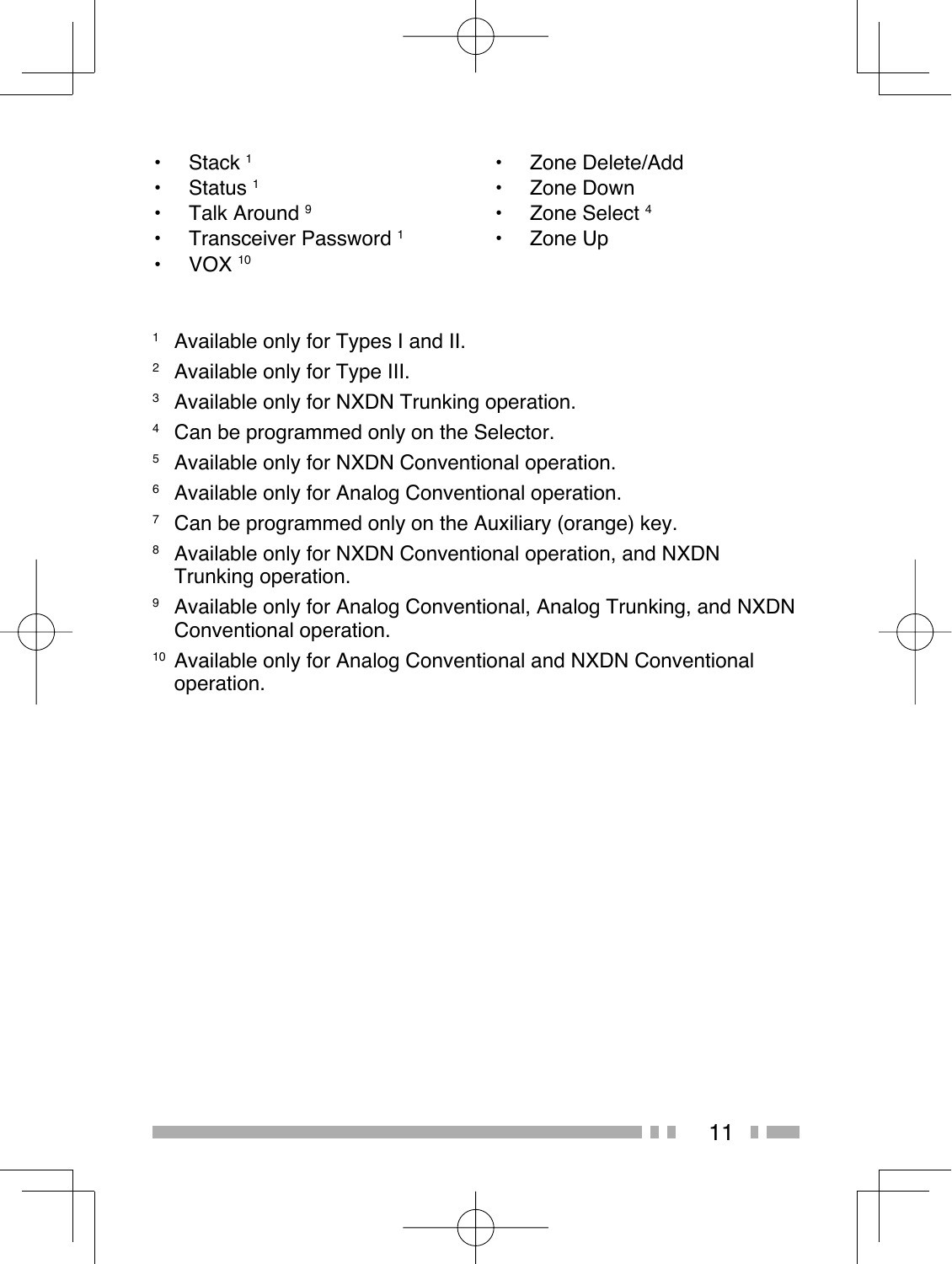## **BASIC OPERATIONS**

#### **SWITCHING POWER ON/OFF**

Turn the **Power** switch/ **Volume** control clockwise to switch the transceiver ON.

Turn the **Power** switch/ **Volume** control counterclockwise fully to switch the transceiver OFF.

#### ■ **Transceiver Password (Types I and II Only)**

 If your transceiver is password protected, you must first enter the password before you can use the transceiver.

- **1** Rotate the **Selector** to select the first digit of the password.
- **2** Press the **S** or  $\star$  key to accept the entry and move to the next digit.
	- Press the **A** or **#** key to delete an incorrect digit.
- **3** Repeat steps 1 and 2 to enter the entire password.
	- The password can contain a maximum of 6 digits.
- **4** Press the **S** or  $\star$  key to confirm the entered password.
	- If you enter an incorrect password, an error tone sounds and the transceiver remains locked.

#### **ADJUSTING THE VOLUME**

Rotate the **Power** switch/ **Volume** control to adjust the volume. Clockwise increases the volume and counterclockwise decreases it.

#### **SELECTING A ZONE AND CHANNEL/GROUP ID**

 Select the desired zone using the key programmed as **[Zone Select]** or **[Zone Up/Down]**. Each zone contains a group of channels.

Select the desired channel/group ID using the **Selector** knob (default). Each channel/group ID is programmed with settings for transmitting and receiving.

 $\blacksquare$  12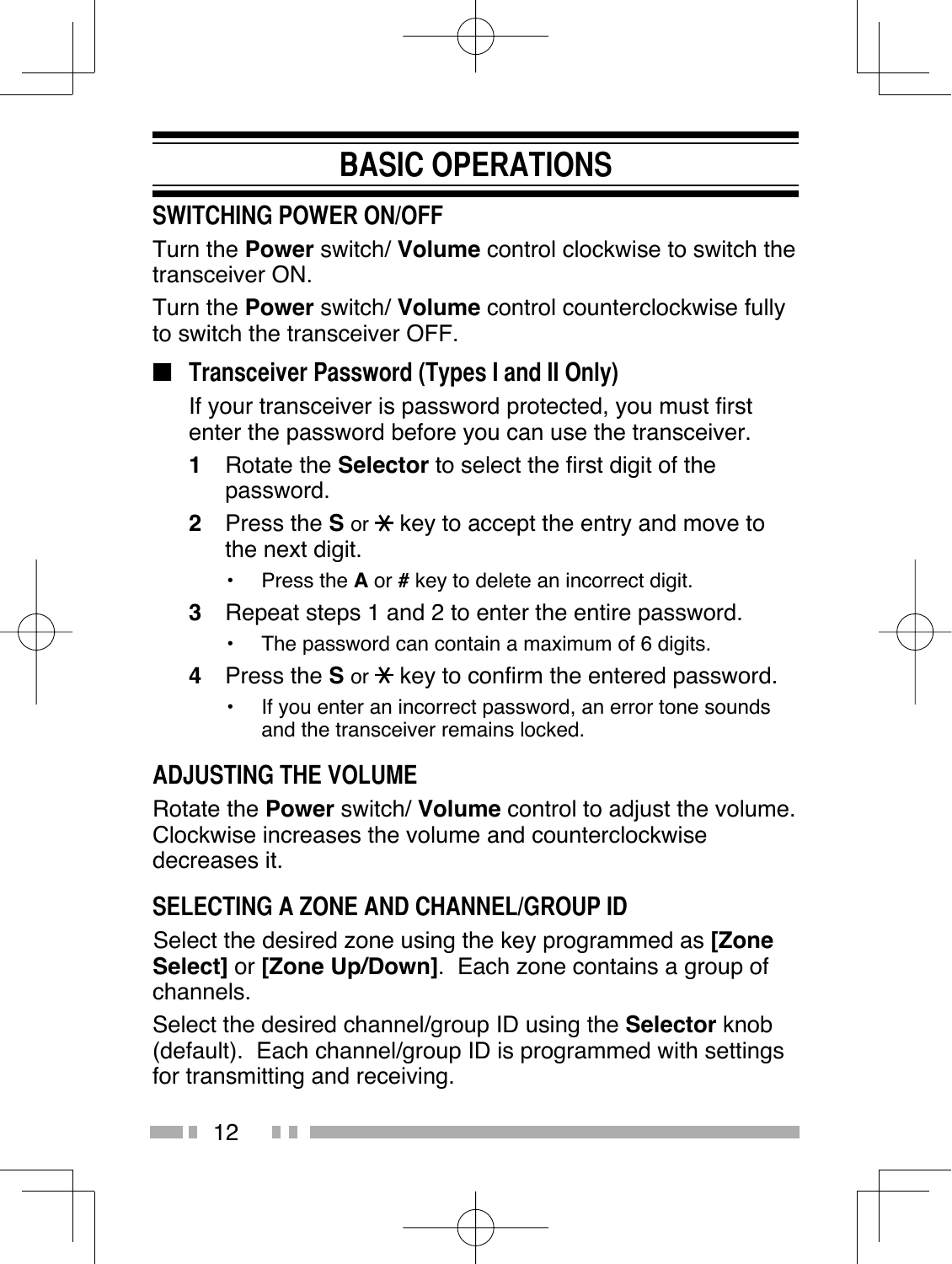#### **TRANSMITTING**

- **1** Select the desired zone and channel/group ID.
- **2** Press the key programmed as **[Monitor]** or **[Squelch Off]** to check whether or not the channel is free.
	- If the channel is busy, wait until it becomes free.
- **3** Press the **PTT** switch and speak into the microphone. Release the **PTT** switch to receive.
	- For best sound quality, hold the transceiver approximately 1.5 inches  $(3 \sim 4 \text{ cm})$  from your mouth.
- Making Group Calls (Digital) (Types I and II Only)

 If a key has been programmed with **[Group]**, you can select a group ID from the list to make a call to those parties on a Conventional channel.

To select a group ID:

- **1** Press the key programmed as **[Group]**.
- **2** Press the **<B** or **C>** key to select a group ID/name from the list.
- **3** Press and hold the **PTT** switch to make the call.
	- Speak into the transceiver as you would during a normal transmission.
- Making Individual Calls (Digital) (Types I and II Only)

 If a key has been programmed with **[Individual]**, you can make calls to specific persons.

- **1** Press the key programmed as **[Individual]**.
- **2** Press the **<B** or **C>** key to select a unit ID from the list.
	- On Type I models, you can enter a unit ID directly.
- **3** Press and hold the **PTT** switch to make the call.
	- Speak into the transceiver as you would during a normal transmission.

 $13 \square$ 

. .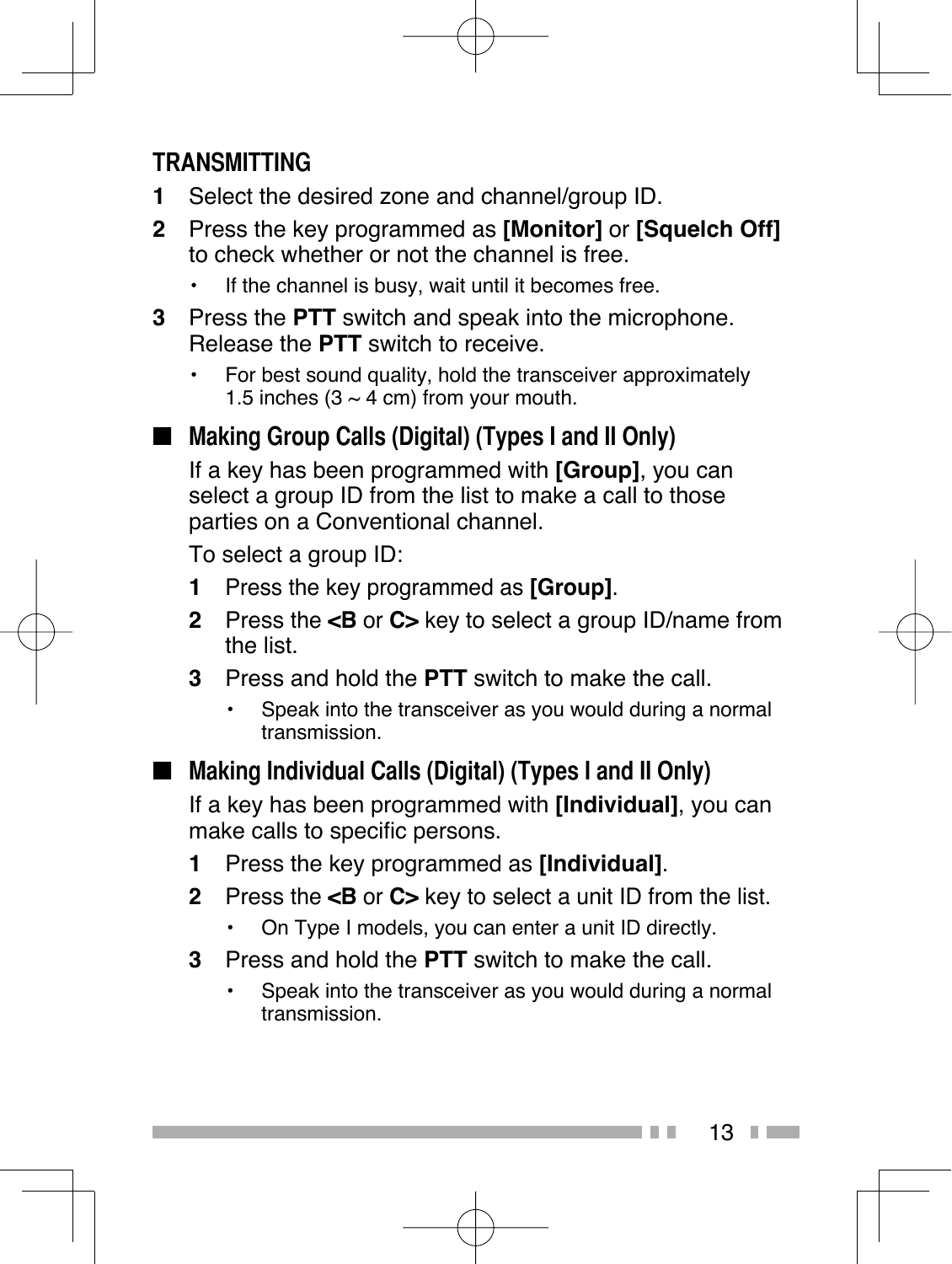#### **RECEIVING**

Select the desired zone and channel. If signaling has been programmed on the selected channel, you will hear a call only if the received signal matches your transceiver settings.

**Note:** Signaling allows your transceiver to code your calls. This will prevent you from listening to unwanted calls. Refer to "SIGNALING" on page 25 for details.

#### ■ **Receiving Group Calls (Digital)**

 When you receive a group call on a Conventional channel and the received group ID matches the ID set up on your transceiver, you can hear the caller's voice.

 When you receive a group call on a Trunking channel, the transceiver automatically switches to the communications channel to receive the call.

#### ■ **Receiving Individual Calls (Digital)**

 When you receive an individual call, a ringing tone will sound and the caller's ID will appear on the display (types I and II only). To respond to the call, press and hold the **PTT** switch and speak into the transceiver as you would during a normal transmission.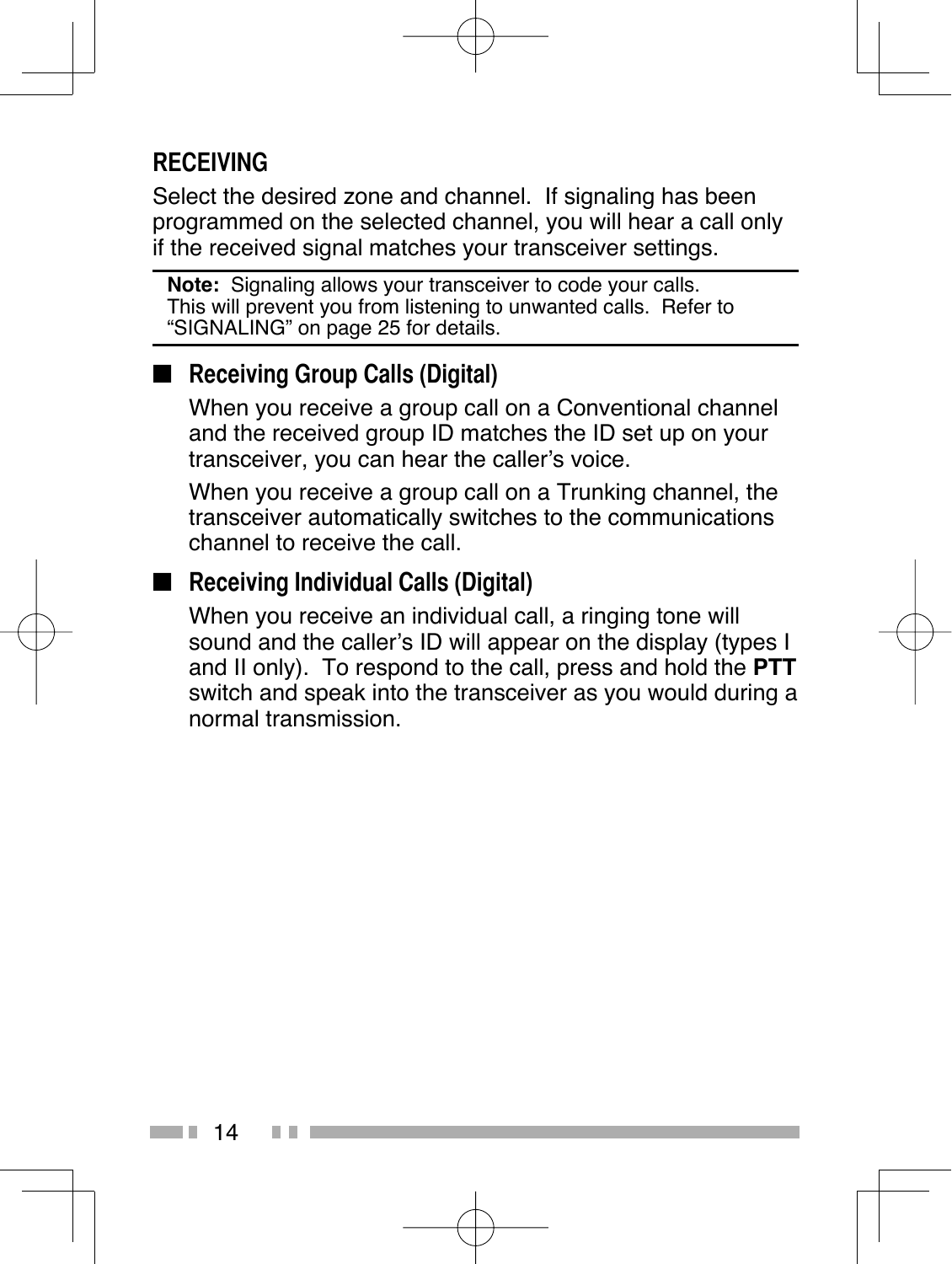### **SCAN**

Scan monitors for signals on the transceiver channels. While scanning, the transceiver checks for a signal on each channel and only stops if a signal is present.

To begin scanning, press the key programmed as **[Scan]**.

- The  $\mathbf{\cdot}$  indicator appears (types I and II only).
- The LED blinks green (type III only).
- When a signal is detected on a channel, Scan pauses at that channel. The transceiver will remain on the busy channel until the signal is no longer present, at which time Scan resumes.

To stop scanning, press the **[Scan]** key again.

**Note:** To use Scan, there must be at least 2 channels in the scan sequence.

#### **TEMPORARY CHANNEL LOCKOUT**

During scan, you can temporarily remove specific channels from the scanning sequence by selecting them and pressing the key programmed as **[Scan Delete/Add]**.

The channel is no longer scanned. However, when scanning is ended and restarted, the channels are reset and deleted channels will again be in the scanning sequence.

#### **PRIORITY SCAN**

If a Priority channel has been programmed, the transceiver will automatically change to the Priority channel when a call is received on that channel, even if a call is being received on a normal channel.

The  $\blacksquare$  indicator appears when the selected channel is the Priority channel (depending on dealer setting) (types I and II only).

 $15$   $\Box$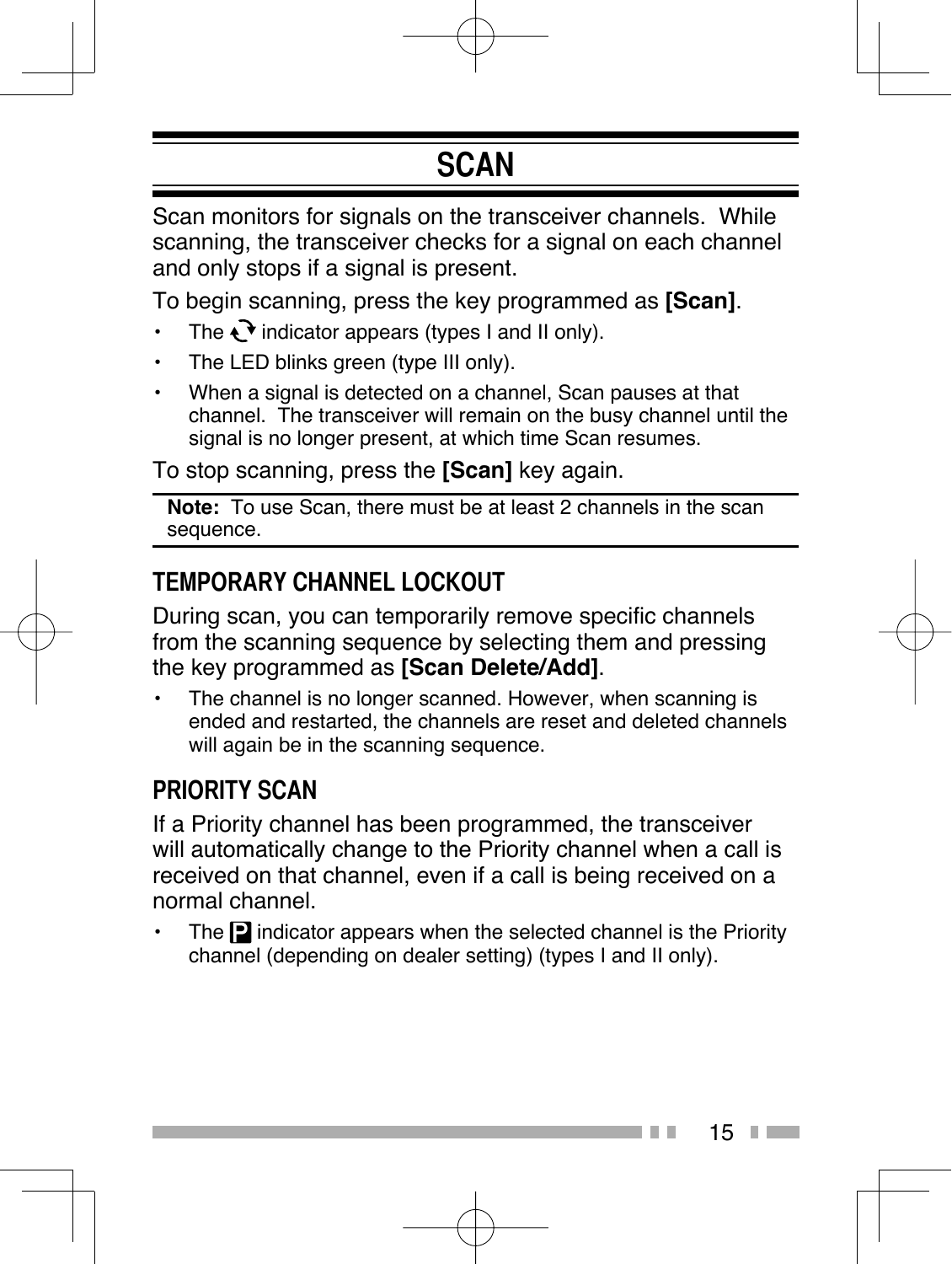#### **SCAN REVERT**

The Scan Revert channel is the channel selected when you press the **PTT** switch to transmit during scan. Your dealer can program one of the following types of Scan Revert channels:

- **Selected:** The last channel selected before scan.
- **Selected + Talkback:** Same as "Selected", plus you can respond to calls on the channel at which scan is paused.
- **Priority:** The Priority channel.
- **Priority + Talkback:** Same as "Priority", plus you can respond to calls on the channel at which scan is paused.
- **Last Called + Selected:** The last channel on which you receive a call.

#### **SCAN DELETE/ADD**

 You can add and remove zones and/or channels/group IDs to and from your scan list.

- **1** Select your desired zone and/or channel/group ID.
- **2** Press the key programmed as **[Zone Delete/Add]** (to add/remove zones) or **[Scan Delete/Add]** (to add/remove channels/group IDs) (types I and II only).
	- You can also press and hold the key programmed as **[Scan Delete/Add]** to add/remove zones.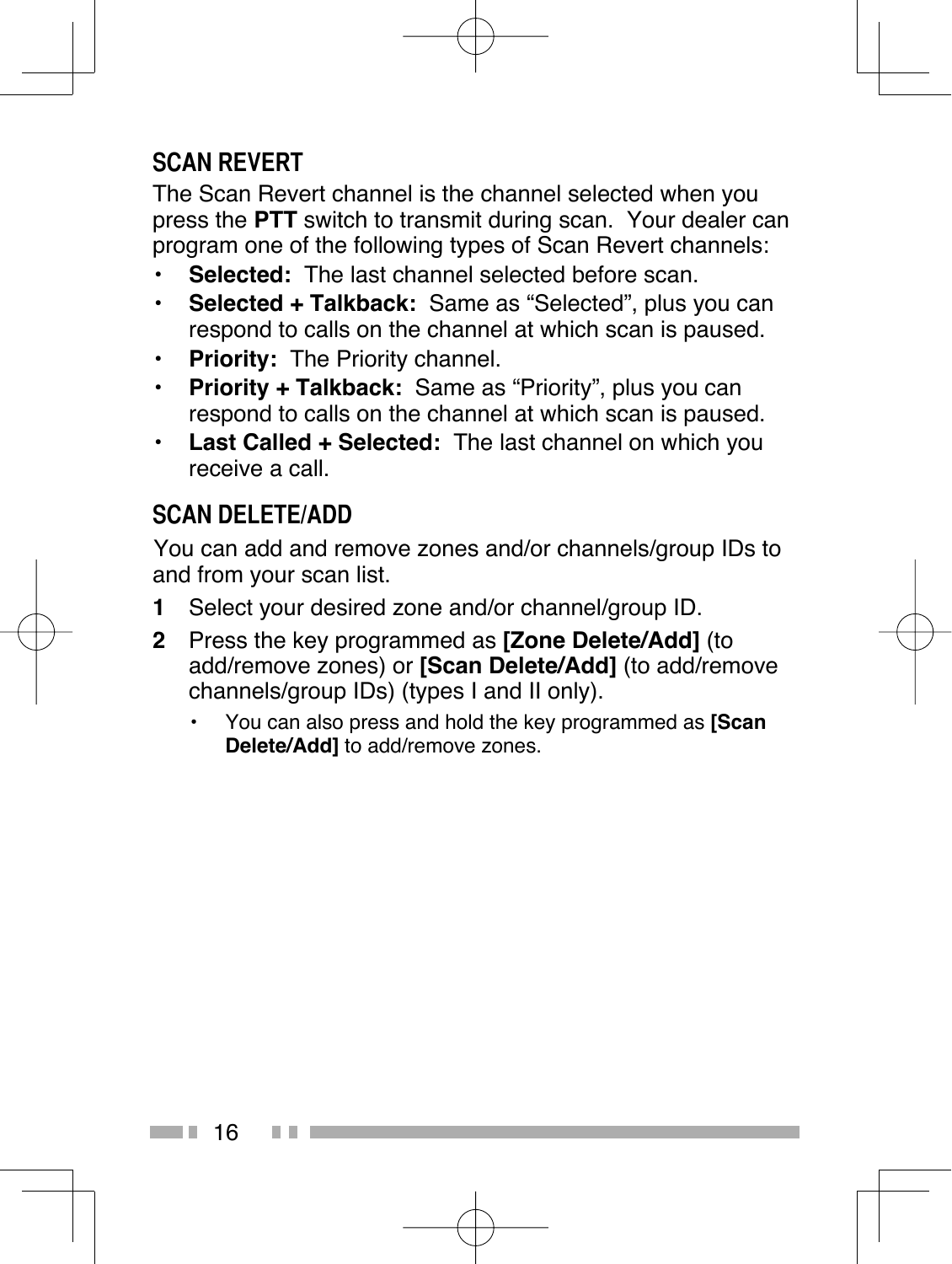### **FleetSync: ALPHANUMERIC 2-WAY PAGING FUNCTION**

FleetSync is an Alphanumeric 2-way Paging Function, and is a protocol owned by **Kenwood** Corporation.

**Note:** This function is available only in analog operation.

#### **SELCALL (SELECTIVE CALLING)**

A Selcall is a voice call to a station or group of stations.

#### ■ **Transmitting (Types I and II Only)**

- **1** Select your desired zone and channel.
- **2** Press the key programmed as **[Selcall]** to enter Selcall mode.
- **3** Press the **<B** or **C>** key to select the station you want to call.
	- If Manual Dialing is enabled, you can directly enter the station ID (type I only).
- **4** Press the **PTT** switch and begin your conversation.

#### ■ **Receiving**

 An alert tone will sound and the transceiver will enter Selcall mode. The calling station's ID will appear when a Selcall is received (types I and II only). You can respond to the call by pressing the **PTT** switch and speaking into the microphone.

#### ■ **Identification Codes**

 An ID code is a combination of a 3-digit Fleet number and a 4-digit ID number. Each transceiver has its own ID.

- Enter a Fleet number (100  $\sim$  349) to make a group call.
- Enter an ID number (1000  $\sim$  4999) to make an individual call in your fleet.
- Enter a Fleet number to make a call to all units in the selected fleet (Fleet call).

17 **Contract Contract**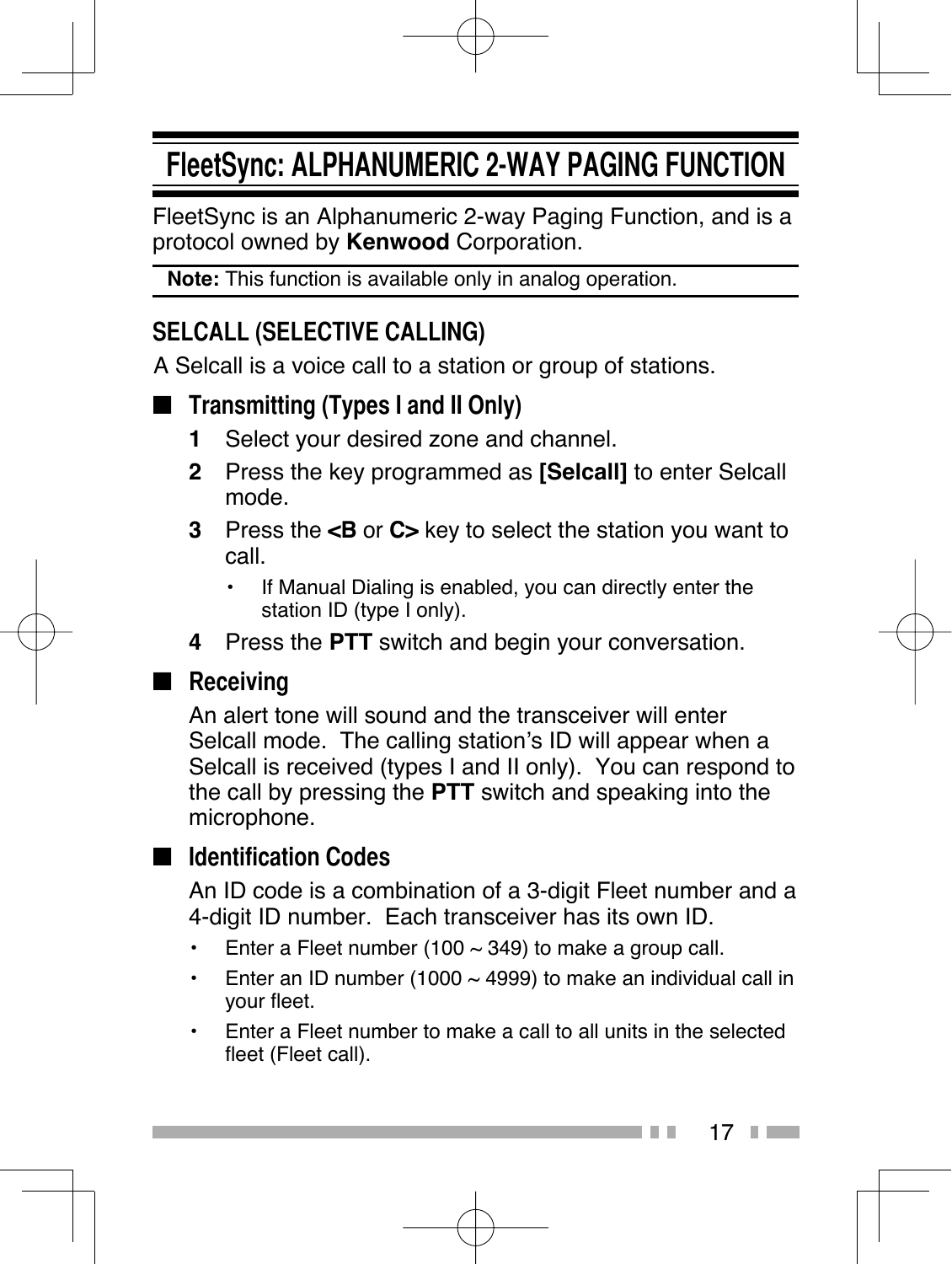### **STATUS MESSAGE (TYPES I AND II ONLY)**

 You can send and receive 2-digit Status messages which may be decided in your talk group. Messages can contain up to 16 alphanumeric characters. Status messages range from 10 to 99 (80  $\sim$  99 are reserved for special messages).

 A maximum of 15 received messages (combined status messages and short messages) can be stored in the stack memory of your transceiver.

- ■ **Transmitting**
	- **1** Select your desired zone and channel.
	- **2** Press the key programmed as **[Status]** to enter Status mode (proceed to step 5) or **[Selcall + Status]** to enter Selcall mode (proceed to step 3).
	- **3** Press the **<B** or **C>** key to select the station you want to call.
		- If Manual Dialing is enabled, you can enter a station ID by using the DTMF keypad, or by using the **Selector**. When using the **Selector**, cycle through the digits to select a digit, then press the **S** key to set the digit and move the cursor to the right. Repeat this process until the entire ID is entered.
	- **4** Press the **S** or  $\star$  key to enter Status mode.
	- **5** Press the **<B** or **C>** key to select the status you want to transmit.
		- If Manual Dialing is enabled, you can enter a status ID by using the DTMF keypad, or by using the **Selector** (refer to step 3, above).
	- **6** Press the **PTT** switch or **Side 2** key to initiate the call.
		- "COMPLETE" appears on the display when the status has been successfully transmitted.

#### ■ Receiving

 A calling ID or text message will appear when a Status call is received. Press any key to return to normal operation.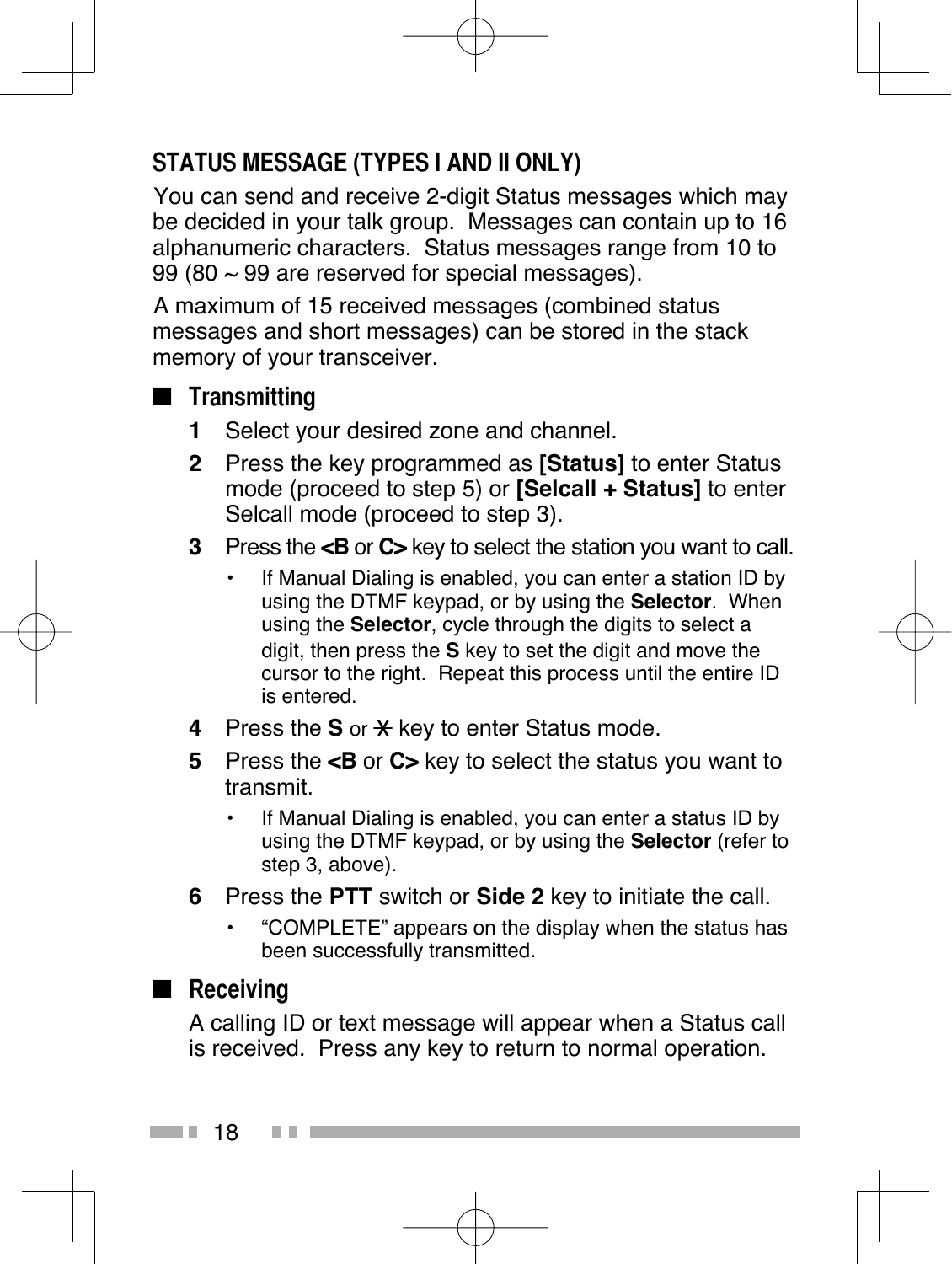#### ■ **Reviewing Messages in the Stack Memory**

- **1** Press the key programmed as **[Stack]**, or press and hold the key programmed as **[Selcall]**, **[Status]**, or **[Selcall + Status]** to enter Stack mode.
	- The last received message is displayed.
- **2** Press the **<B** or **C>** key to select the desired message.
	- Message types are identified as follows: ID: Caller ID, ST: Status Message, ME: Short Message
	- Press and hold the **S** key for 1 second to cycle the display information as follows: ID Name > Status/Short Message > CH/GID
- **3** Press the **Side 1** key to return to normal operation.
	- To delete the selected message, press the **A** key. To confirm the deletion, Press the **S** key.
	- To delete all messages, press and hold the **A** or **#** key for 1 second. To confirm the deletion. Press the **S** or  $\star$  key.

#### **SHORT MESSAGES**

This transceiver can receive short data messages which contain a maximum of 48 characters.

• Received short messages are displayed the same as Status messages. A maximum of 15 received messages (combined status messages and short messages) can be stored in the stack memory of your transceiver.

#### **GPS REPORT**

To send your location data, you must first connect a GPS unit to the transceiver. GPS data can be manually transmitted by pressing the key programmed as **[Send the GPS data]**. If set up by your dealer, GPS data may be automatically transmitted at a preset time interval.

 $19$   $\Box$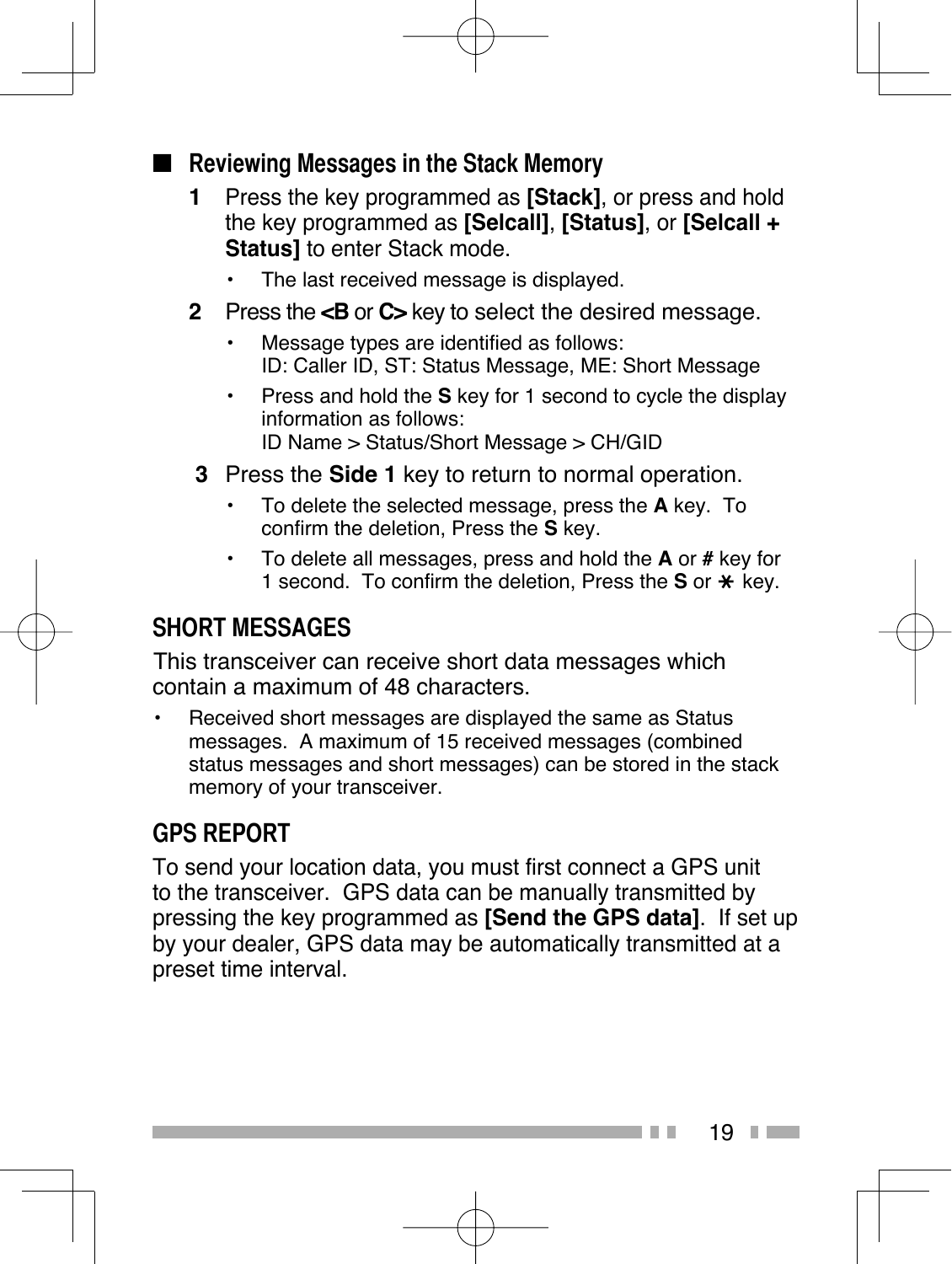### **5-TONE SIGNALING**

5-tone Signaling is enabled or disabled by your dealer. This function opens the squelch only when the transceiver receives the 5 tones programmed in your transceiver. Transceivers that do not transmit the correct tones will not be heard.

#### **SELCALL (SELECTIVE CALLING) (Types I and II Only)**

A Selcall is a voice call to a station or group of stations.

#### ■ **Transmitting**

- **1** Select your desired zone and channel.
- **2** Press the key programmed as **[Selcall]** to enter Selcall mode.
- **3** Press the **<B** or **C>** key to select the station you want to call.
	- On type I models, you can directly enter the station ID.
- **4** Press the key programmed as **[Call 1]** to **[Call 6]** and begin your conversation.

**Note:** Additionally, you can also use the keys programmed as **[Digit 1x Down]**, **[Digit 1x Up]**, **[Digit 10x Down]**, and **[Digit 10x Up]** to adjust the Selcall number. **[Digit 1x Up/Down]** increases/decreases the Selcall number by 1 each time the key is pressed. **[Digit 10x Up/Down]** increases/decreases the Selcall number by 10 each time the key is pressed.

#### ■ **Receiving**

 When you receive a call containing the correct tones, the transceiver will enter Selcall mode. An alert tone will sound and the calling station's ID appeard on the display. Press any key to return to normal operation.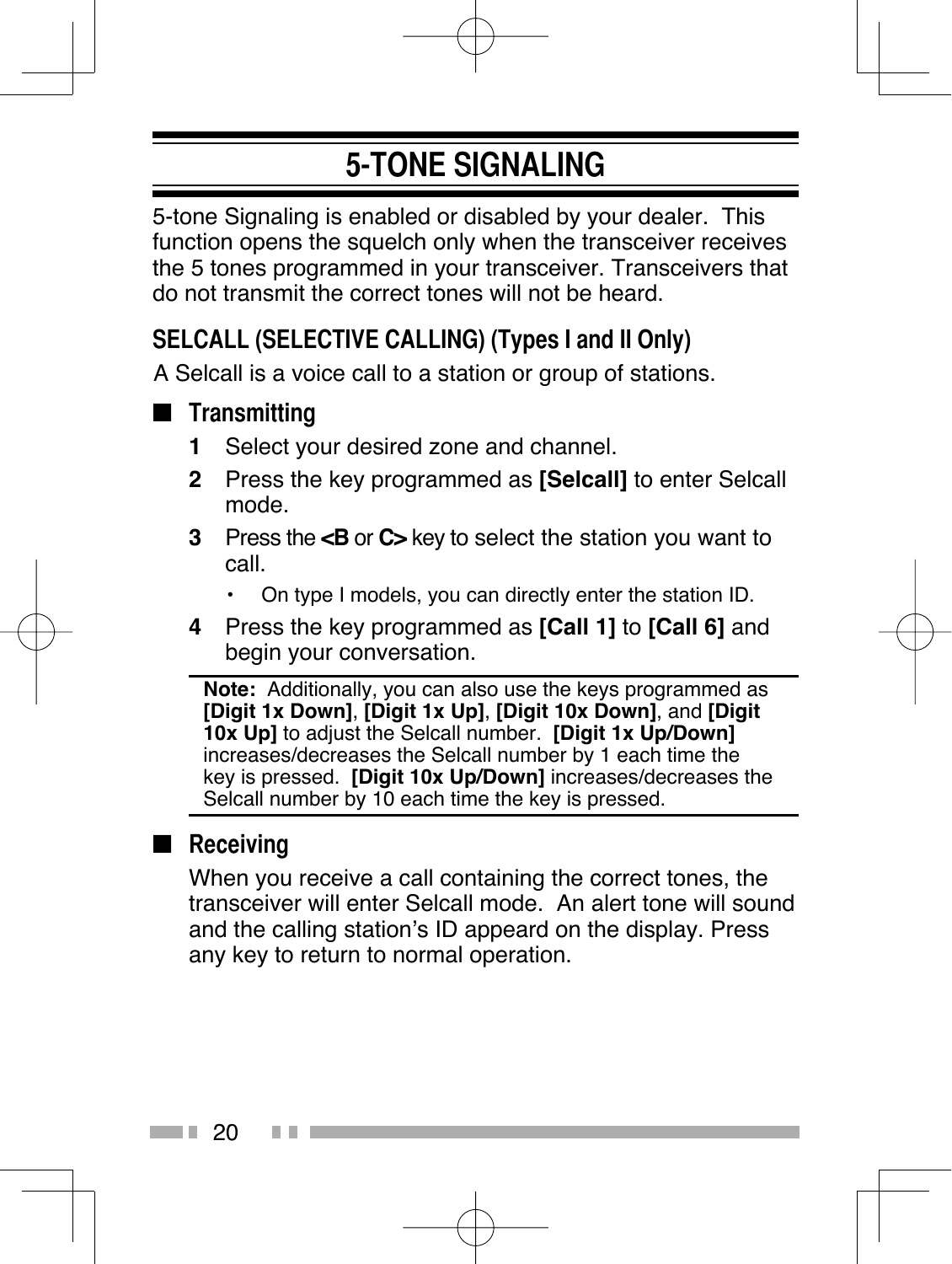### **STATUS MESSAGE (TYPES I AND II ONLY)**

 You can send and receive Status messages which may be decided in your talk group. Messages can contain up to 16 alphanumeric characters.

 A maximum of 15 received messages can be stored in the stack memory of your transceiver.

#### ■ **Transmitting**

- **1** Select your desired zone and channel.
- **2** Press the key programmed as **[Status]** to enter Status mode (proceed to step 5) or **[Selcall + Status]** to enter Selcall mode (proceed to step 3).
- **3** Press the **<B** or **C>** key to select the station you want to call.
	- $\cdot$  In Selcall List Mode, press and hold the **S** or  $\star$  key for 1 second to enter Manual Input mode. Press the **<B** or **C>** key to select the digit you want to change, then rotate the Selector to change the Code Up or Down. Or, you can enter the Code directly by using the keypad.
- **4** Press the **S** or  $\div$  key to enter Status mode.
- **5** Press the **<B** or **C>** key to select the status you want to transmit.
	- In Status List Mode, press and hold the **S** or  $\frac{1}{2}$  key for 1 second to enter Manual Input mode. Press the **<B** or **C>** key to select the digit you want to change, then rotate the Selector to change the Code Up or Down. Or, you can enter the Code directly by using the keypad.
- **6** Press the key programmed as **[Call 1]** to **[Call 6]** to initiate the call.

#### ■ **Receiving**

 A calling ID or text message will appear when a Status call is received. Press any key to return to normal operation.

> 21 **Contract Contract**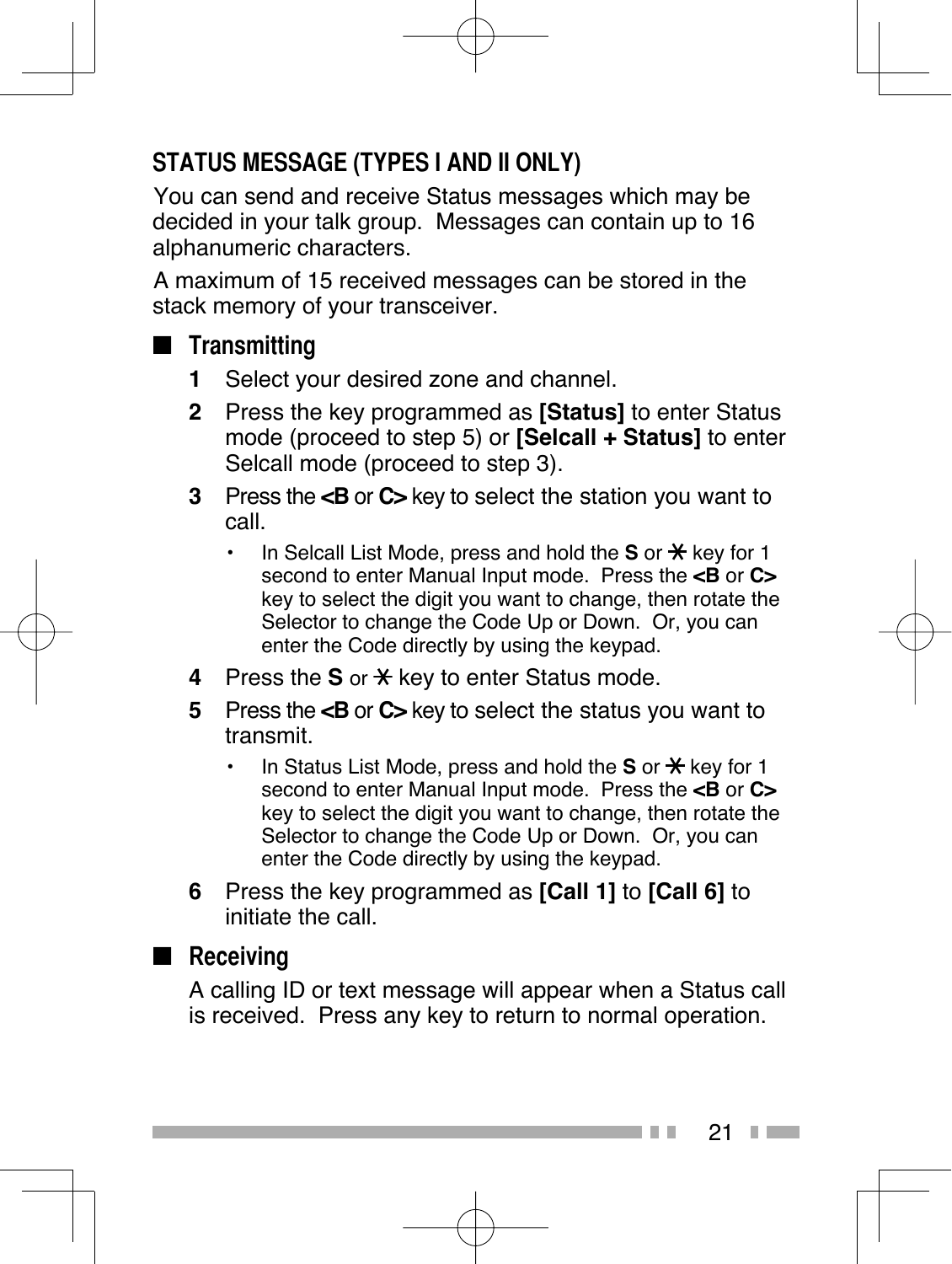#### ■ **Reviewing Messages in the Stack Memory**

- **1** Press the key programmed as **[Stack]** to enter Stack mode.
	- The last received message is displayed.
- **2** Press the **<B** or **C>** key to select the desired message.
	- Press and hold the **S** or \* key for 1 second to cycle the display information as follows: Selcall Name > Status Name > CH/GID
- **3** Press the **Side 1** key to return to normal operation.
	- To delete the selected message, press the **A** or **#** key. To confirm the deletion. Press the **S** or \* key.
	- To delete all messages, press and hold the **A** or **#** key for 1 second. To confirm the deletion, Press the S or \* key.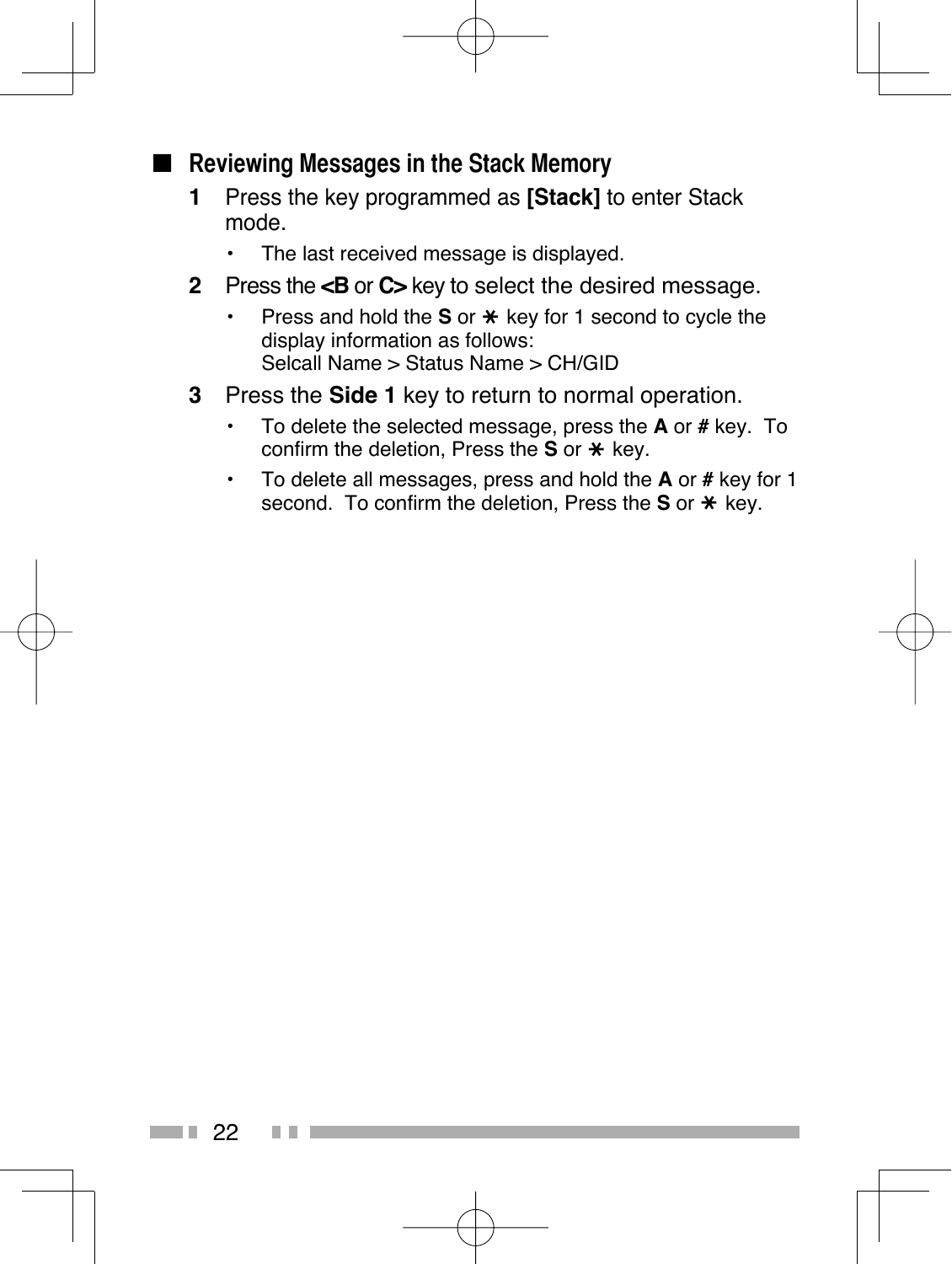### **ADVANCED OPERATIONS**

### **DTMF (DUAL TONE MULTI FREQUENCY) CALLS**

- **Making a DTMF Call (Types I and II Only) Manual Dialing (Type I Only)**
	- **1** Press and hold the **PTT** switch.
	- **2** Enter the desired digits using the DTMF keypad.
		- If you release the **PTT** switch, transmit mode will end even if the complete number has not been sent.
		- If the Keypad Auto PTT function has been enabled by your dealer, you do not need to press the **PTT** switch to transmit; you can make the call simply by pressing the DTMF keys.

#### **Store & Send**

- **1** Press the key programmed as **[Autodial]**.
- **2** Enter up to 30 digits using the DTMF keypad.
	- Alternatively, you can enter digits by using the **Selector**.
- **3** Press the **PTT** switch to make the call.

#### ■ **Autodial (Types I and II Only)**

 Autodial allows you to quickly call DTMF numbers that have been programmed onto your transceiver.

- **1** Press the key programmed as **[Autodial]**.
	- The first entry in the Autodial list appears on the display.
- **2** Press the **<B** or **C>** key to select your desired Autodial list number, or enter the list number directly (01  $\sim$  32).
	- The stored entry appears on the display.
- **3** Press the **PTT** switch to make the call.

23 **Contract Contract**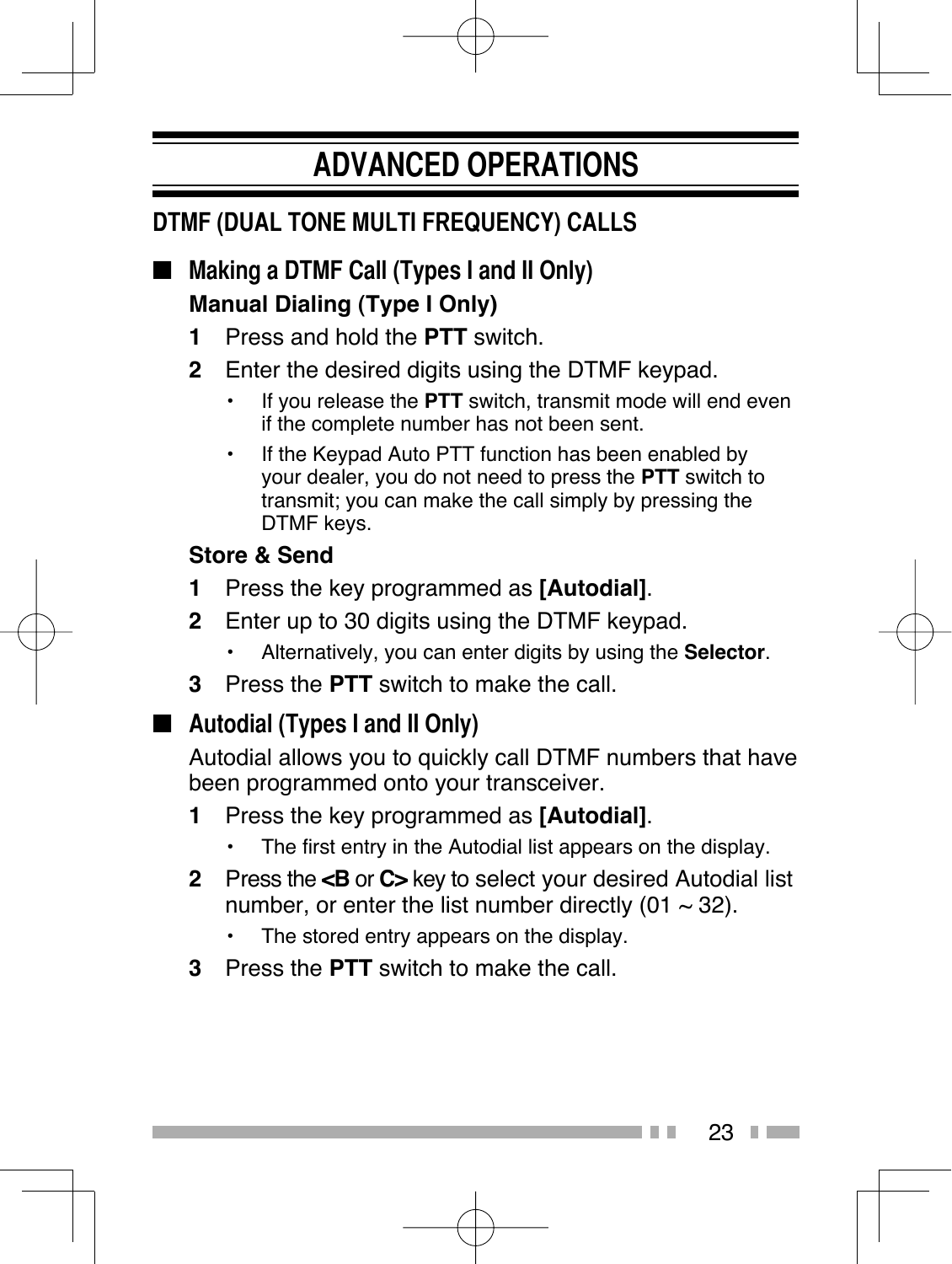#### ■ **Stun Code**

 This function is used when a transceiver is stolen or lost. When the transceiver receives a call containing a stun code, the transceiver becomes disabled. The stun code is cancelled when the transceiver receives a call with a revive code.

#### **EMERGENCY CALLS**

If your transceiver has been programmed with the Emergency function, you can make emergency calls.

- **1** Press and hold the key programmed as **[Emergency]**.
	- Ask your dealer for the length of time necessary to hold this key before the transceiver enters Emergency mode.
	- When the transceiver enters Emergency mode, it will change to the Emergency channel and begin transmitting based on how it is set up by your dealer.
- **2** To exit Emergency mode, press the **[Emergency]** key again.
	- If the Emergency mode completes a preset number of cycles, Emergency mode will automatically end and the transceiver will return to the zone and channel that was in use before Emergency mode was entered.

#### **Note:**

- Your dealer can set the transceiver to emit a tone when transmitting in Emergency mode.
- ◆ Your dealer can set the transceiver to emit tones and received signals as normal, or mute the speaker during Emergency operation.

#### ■ **Activity Detection**

 Press the key programmed as **[Activity Detection]**, toggle Activity Detection ON and OFF. If an event occurs while Activity Detection is enabled, the transceiver enters Emergency mode.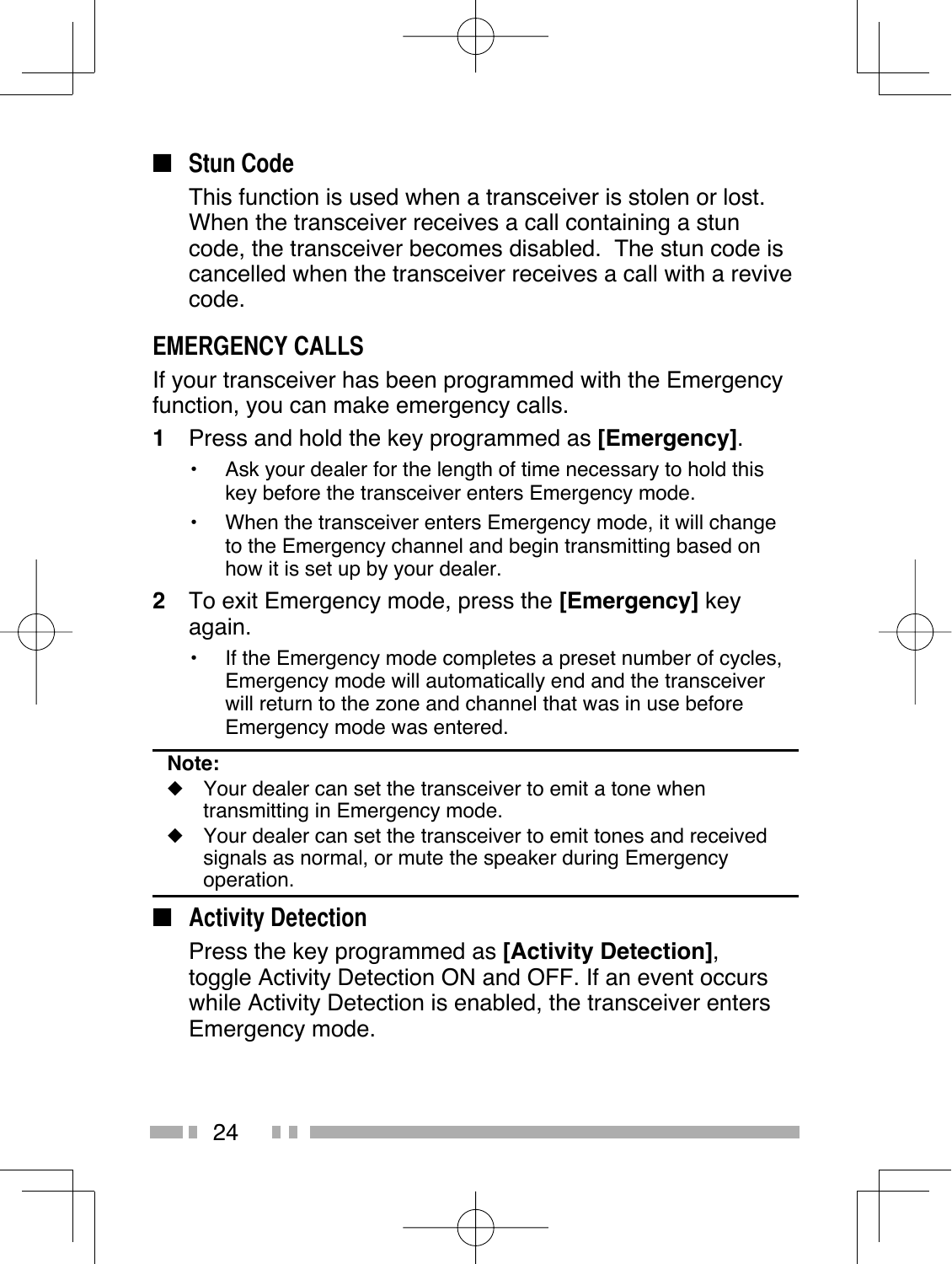#### **Note:**

- When Activity Detection has been turned off, and the transceiver power is then turned off and back on, Activity Detection is automatically enabled.
- ◆ When using this function, verify that it operates before taking the transceiver.

#### ■ **Activity Reset**

 While Activity Detection is active, press the key programmed as **[Activity Reset]** to reset the Activity Detection countdown timer. This will allow you to remain in a tilted or stationary position, etc., without the Emergency mode activating unnecessarily.

#### **SCRAMBLER**

Press the key programmed as **[Scrambler**/ **Encryption]**, to switch the transceiver to secure (encrypted) transmission.

• Pressing the **PTT** switch after the Scrambler function has been turned ON encrypts the transmitted signal.

**Note:** This function cannot be used in certain countries. Contact your **Kenwood** dealer for further information.

#### **SIGNALING**

#### ■ **Quiet Talk (QT)/ Digital Quiet Talk (DQT)**

 Your dealer may have programmed QT or DQT signaling on your transceiver channels. A QT tone/ DQT code is a sub-audible tone/code which allows you to ignore (not hear) calls from other parties who are using the same channel.

#### **Operator Selectable Tone (OST) (Types I and II Only)**

 If a key has been programmed with **[OST]**, you can reprogram the QT/DQT settings on each of your channels.

- **1** Select your desired channel.
- **2** Press and hold the key programmed as **[OST]** for 1 second.
- **3** Press the **<B** or **C>** key to select your desired tone or code.
	- Your dealer can set up to 40 tones/codes.

25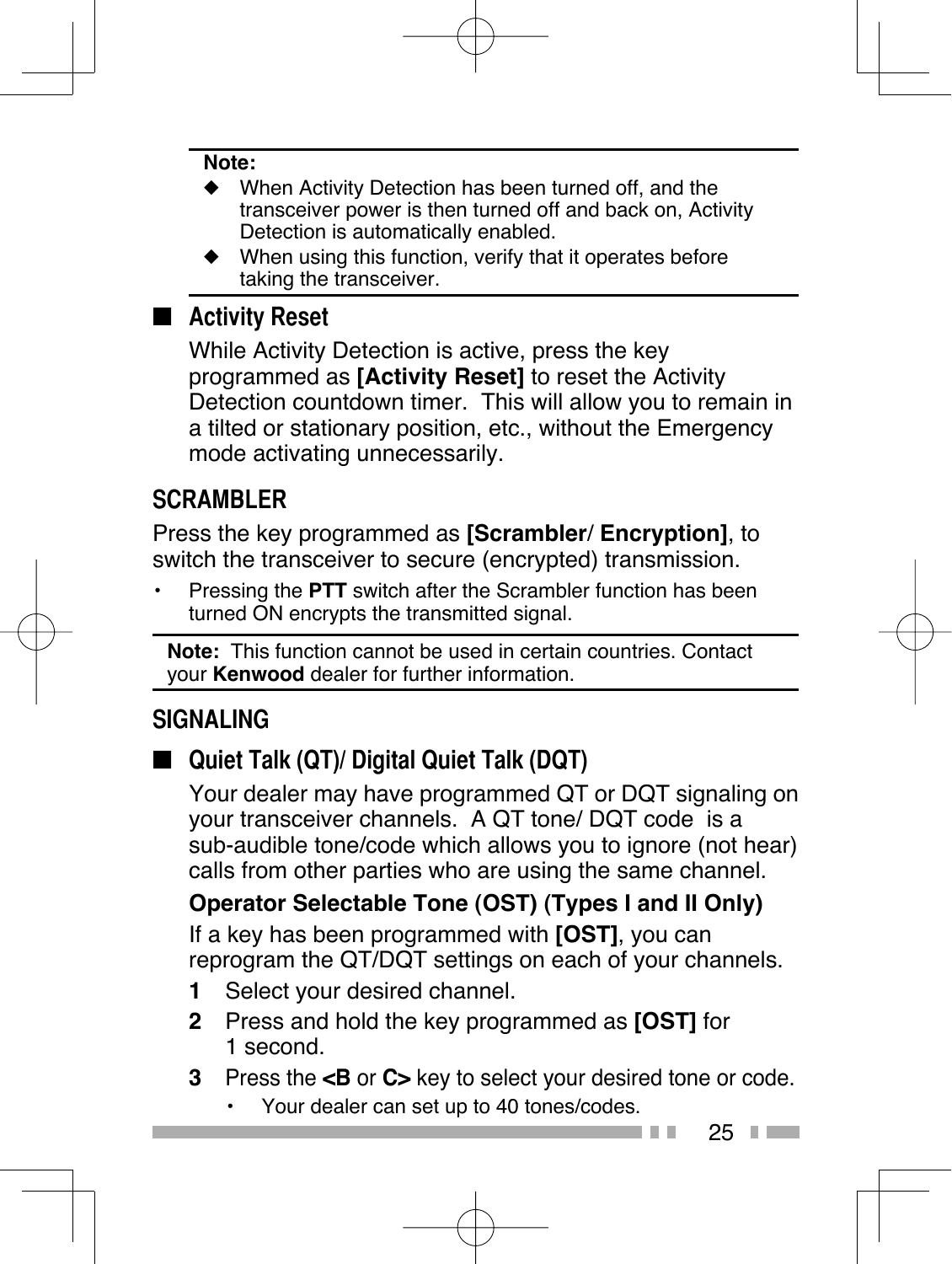- **4** Press the **S** or  $\star$  key to save your new setting.
- **5** When you have finished operating using OST, press the **[OST]** key again to turn the OST function OFF.

#### ■ **Radio Access Number (RAN)**

 RAN is a new signaling system designed for digital radio communications.

 When a channel is set up with a RAN, squelch will only open when a call containing a matching RAN is received. If a call containing a different RAN is made on the same channel you are using, you will not hear the call. This allows you to ignore (not hear) calls from other parties who are using the same channel.

#### ■ Optional Signaling

 Your dealer may also program several types of optional signaling for your transceiver channels.

**5-tone Signaling :** Refer to "SELCALL (SELECTIVE CALLING)" on page 20.

 **DTMF Signaling :** DTMF Signaling opens the squelch only when the transceiver receives a call containing a matching DTMF code.

 **FleetSync Signaling :** Refer to "SELCALL (SELECTIVE CALLING)" on page 17.

 **NXDN ID Signaling:** NXDN ID is an optional signaling system available only for digital communications.

#### **VOICE OPERATED TRANSMISSION (VOX)**

VOX can be activated or deactivated by your dealer. VOX operation allows you to transmit hands-free.

**Note:** To operate VOX, you must use an optional headset.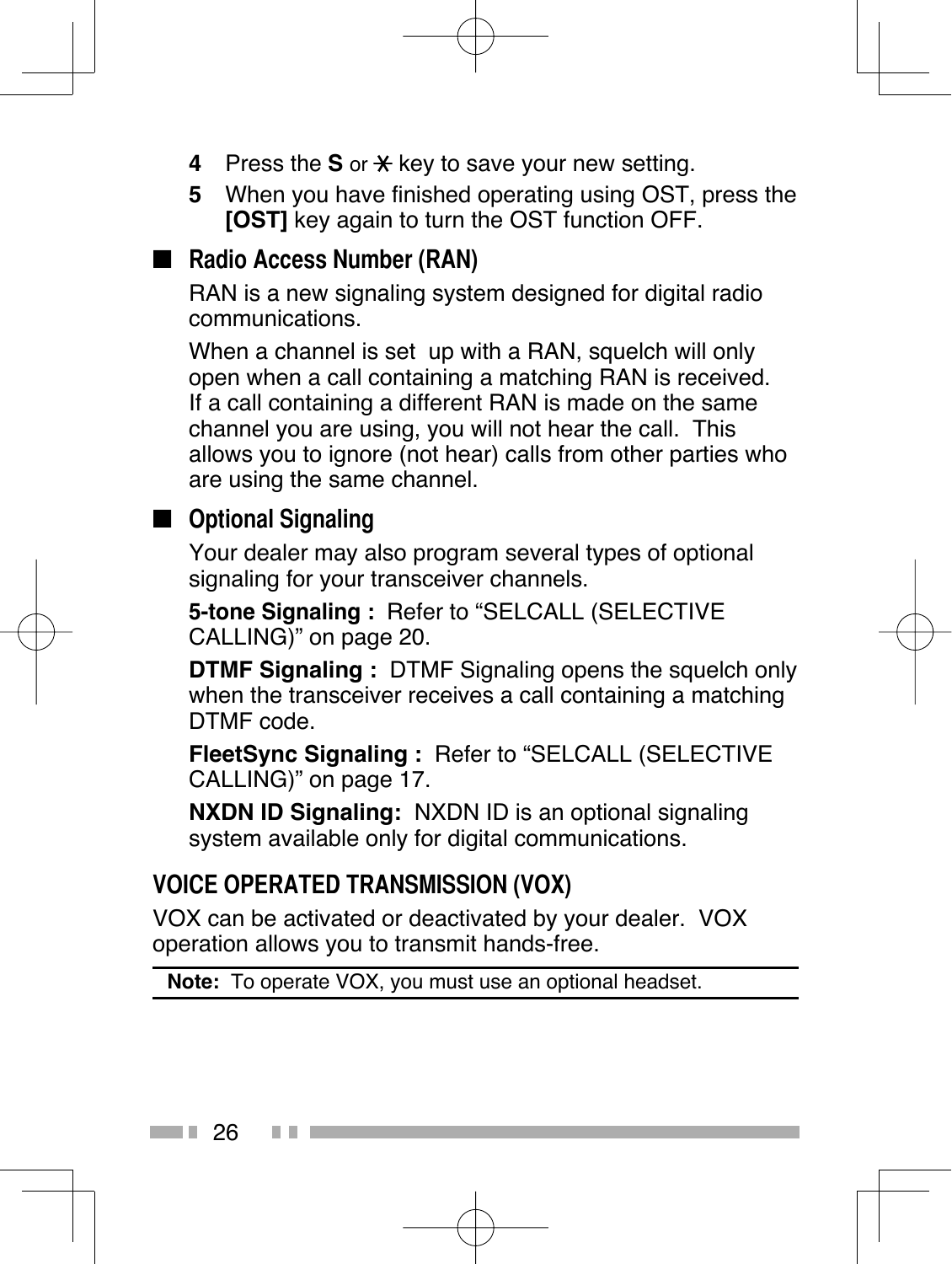#### ■ **VOX Gain Level (Types I and II Only)**

- **1** Connect the headset to the transceiver.
- **2** Press the key programmed as **[VOX]**.
	- The current VOX Gain level appears on the display.
- **3** Press the **<B** or **C>** key to increase or decrease the VOX Gain level.
	- The VOX Gain can be adjusted from levels 1 to 10.
- **4** While adjusting the level, speak into the headset microphone to test the sensitivity level. (Your voice is not transmitted during this test procedure.)
	- When sound is recognized, the LED lights orange.
- **5** Press the **S** or  $\star$  key to save the setting.

#### ■ **VOX Operation**

- **1** Connect the headset to the transceiver.
- **2** Press and hold the key programmed as **[VOX]** for 2 seconds.
- **3** To transmit, simply speak into the microphone.
	- The transceiver recognizes sound levels depending on the VOX Gain level. If it is too sensitive, it will transmit when there is noise in the background. If it is not sensitive enough, it will not pick up your voice when you begin speaking.
- **4** When you finish speaking, transmission ends.
- **5** To turn the VOX function OFF, press and hold the **[VOX]**  key again, for 2 seconds.

**Note:** If a speaker/ microphone is connected to the transceiver while VOX is ON, and the VOX Gain Level is set to a sensitive level, louder received signals may cause the transceiver to transmit.

> 27 **Contract Contract**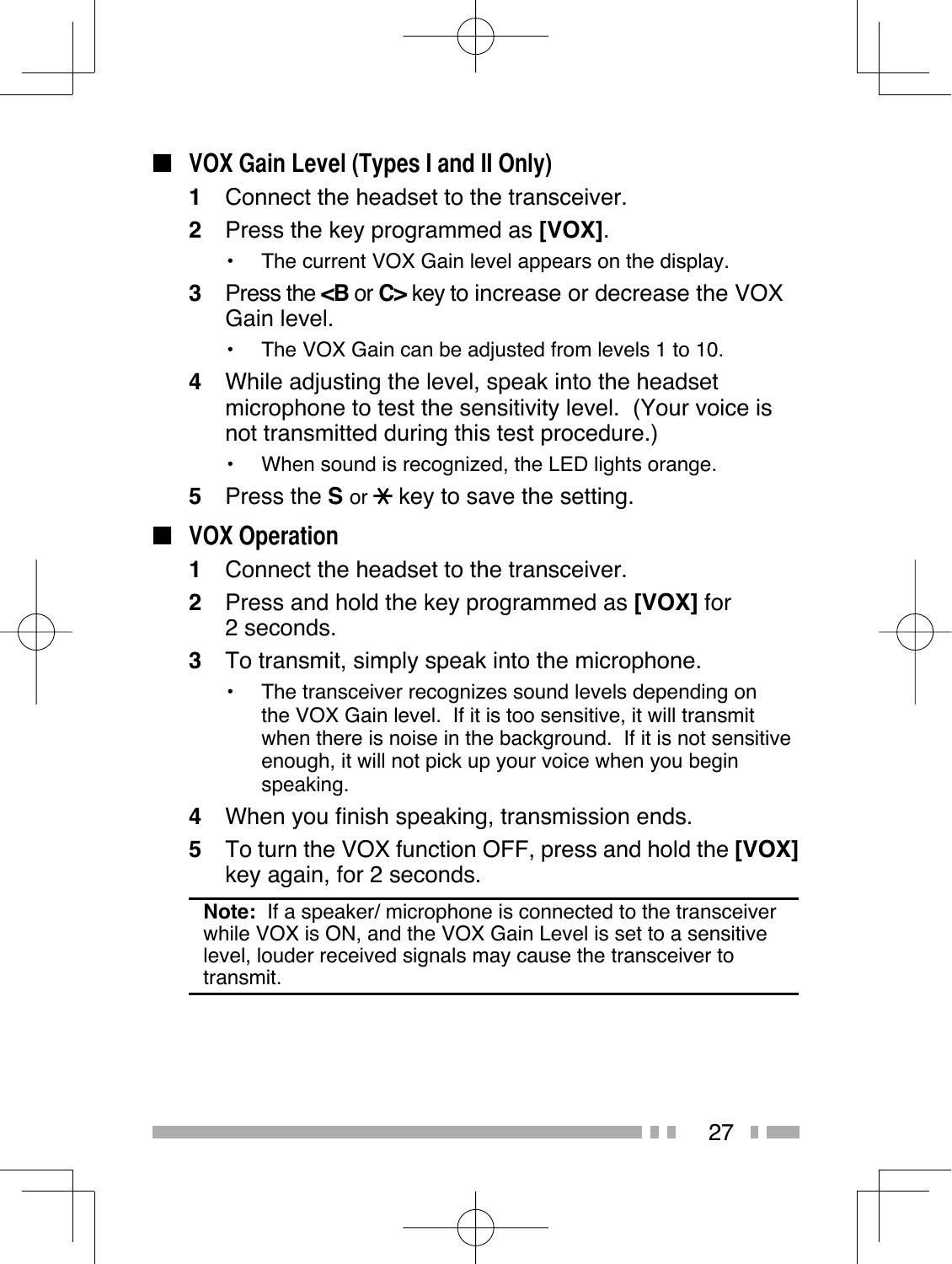### **BACKGROUND OPERATIONS**

Your dealer can activate a variety of transceiver functions to perform without any additional operation on your part.

#### **TIME-OUT TIMER (TOT)**

The Time-out Timer prevents you from using a channel for an extended duration. If you continuously transmit for a preset time, the transceiver will stop transmitting and an alert tone will sound. Release the **PTT** switch.

#### **BATTERY SAVER**

The Battery Saver can be activated only on Conventional channels. This function decreases the amount of power used when a signal is not being received and no operations are being performed.

#### **KEY LOCK**

Press the key programmed as **[Key Lock]** to lock and unlock the transceiver keys.

The following keys still function when Key Lock is activated: Emergency, Backlight, Monitor, Monitor Momentary, Squelch Off, Squelch Off Momentary, Function, Key Lock, and PTT.

#### **LOW BATTERY WARNING**

#### ■ Battery Power Icon (Types I and II Only)

 Your dealer can set an alert tone to sound and the LED indicator to blink red when the battery power is low. The battery power icon displays the battery power remaining, as described in the table below. When the battery power is very low, recharge or replace the battery pack.

| Sufficient<br>High |  | Low | Very low |
|--------------------|--|-----|----------|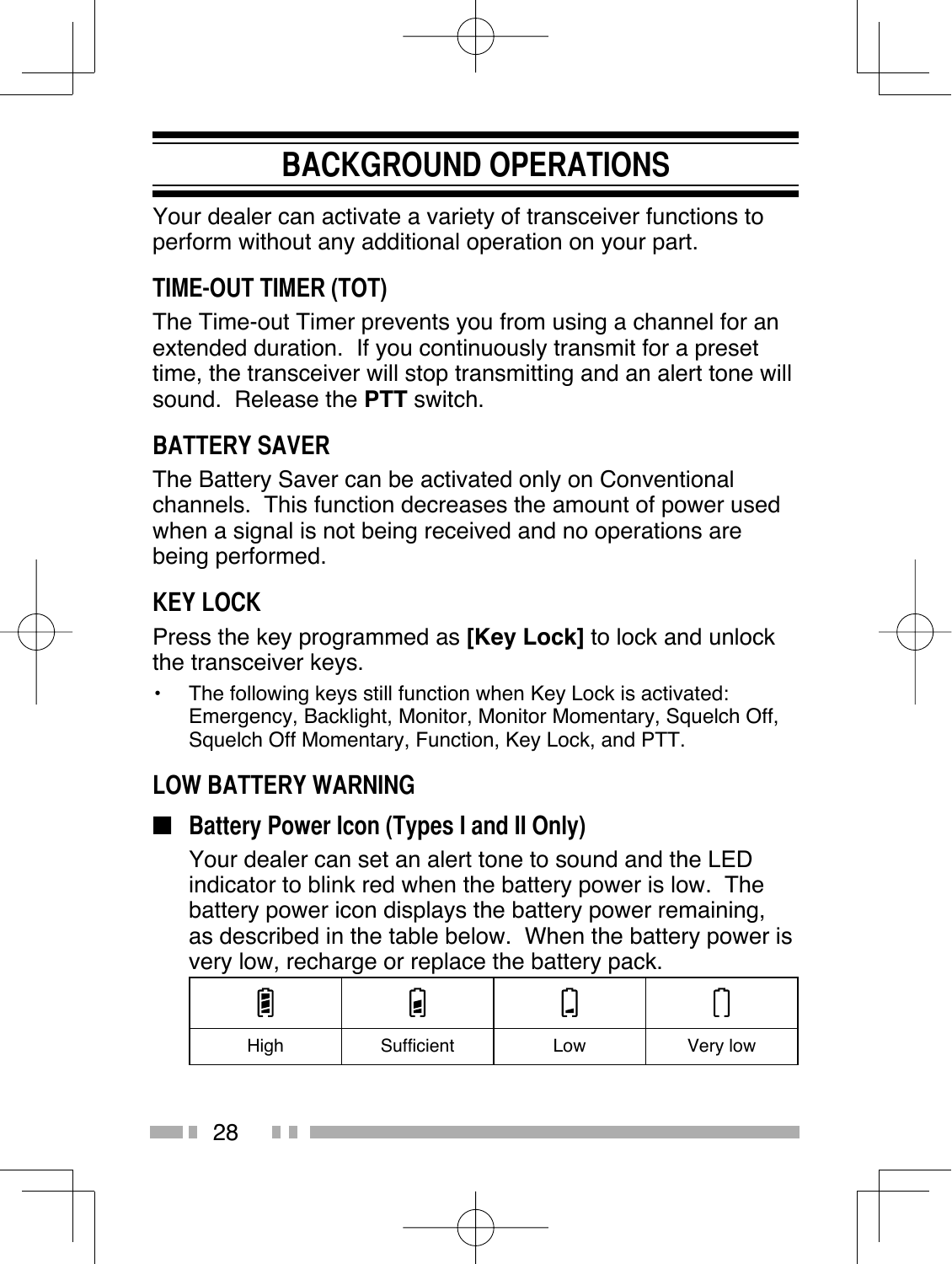### ■ **Battery Indicator (Types III Only)**

 Press the key programmed as **[Battery Indicator]**. The LED lights for 2 seconds, displaying the battery power remaining, as described in the table below. When the battery power is very low, recharge or replace the battery pack.

| Lights Green | Lights Orange | Lights Red | <b>Blinks Red</b> |  |
|--------------|---------------|------------|-------------------|--|
| High         | Sufficient    | LOW        | Very low          |  |

#### **SIGNAL STRENGTH INDICATOR (TYPES I AND II ONLY)**

The signal strength indicator displays the strength of received calls. No icon appears when no signal is available.

| w<br>Ш<br> |            | π    | w         |  |
|------------|------------|------|-----------|--|
| Strong     | Sufficient | Weak | Very weak |  |

Y flashes when out of range (NXDN Trunking only).

#### **COMPANDER**

If programmed by your dealer for a channel, the compander will remove excessive noise from transmitted signals, to provide higher clarity of signals.

**Note:** The compander is used only in analog operation.

### **BUSY CHANNEL LOCKOUT (BCL)**

On Conventional channels, if BCL is set up by your dealer, you will be unable to transmit if the channel is already in use. Use a different channel or wait until the channel becomes free.

If BCL Override has been programmed, you can transmit over the current signal:

- **1** Press and hold the **PTT** switch.
	- If the channel is already in use, a warning tone will sound.
- **2** Quickly release and then press the **PTT** switch again.
- **3** Speak into the transceiver as you would during a normal call.

 $29 \square$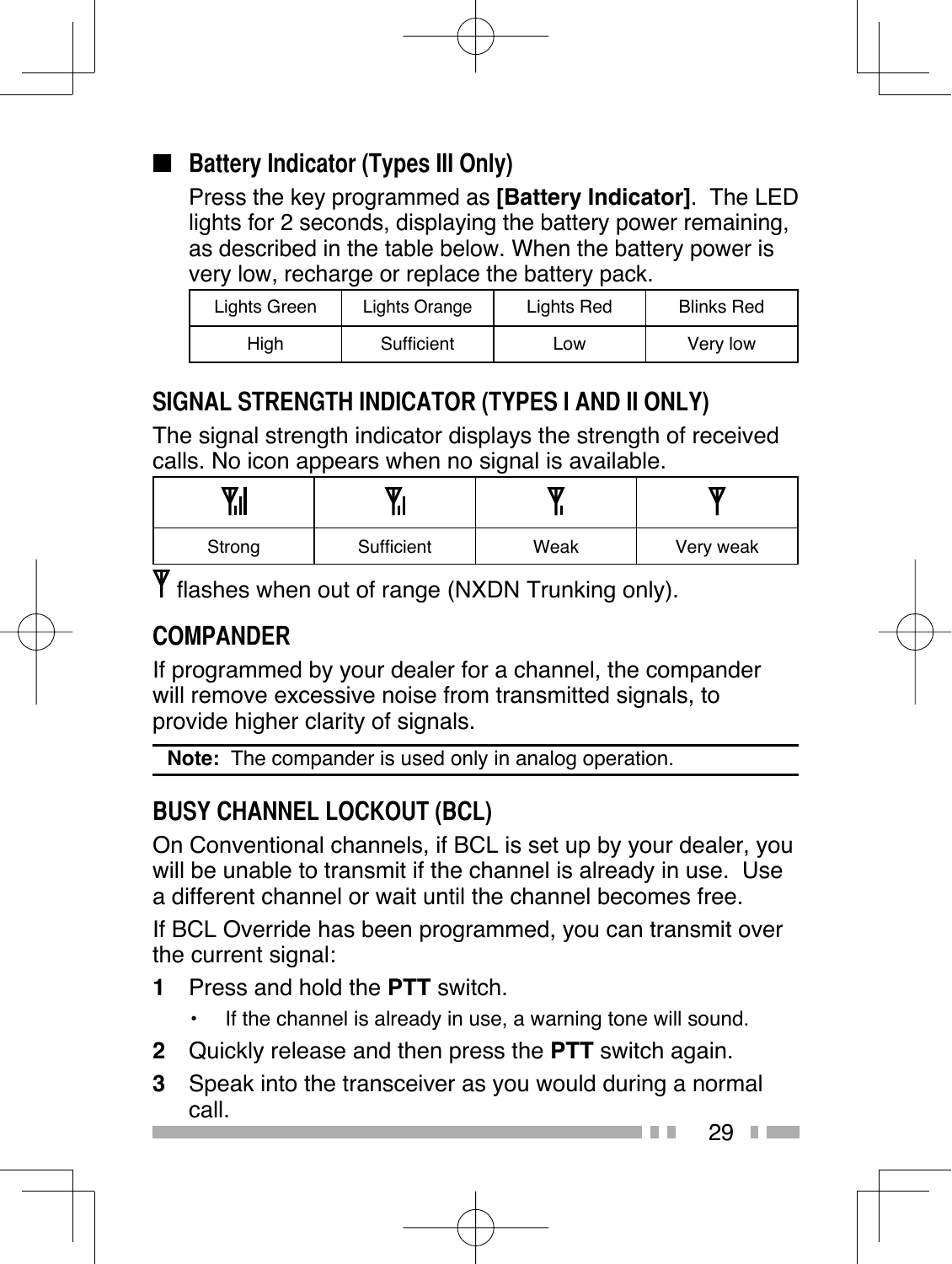#### **CONTROL CHANNEL HUNT**

On digital Trunking channels, the transceiver automatically searches for a control channel.

• While searching for a control channel, the antenna icon will flash (types I and II only) and no signals can be received.

#### **PTT ID**

PTT ID is the transceiver unique ID code which is sent each time the **PTT** switch is pressed and/or released.

**Note:** PTT ID can be made only in analog operation.

#### **VOICE ANNUNCIATION**

When changing the zone, channel, and/or group, an audio voice will announce the new zone, channel and group number.